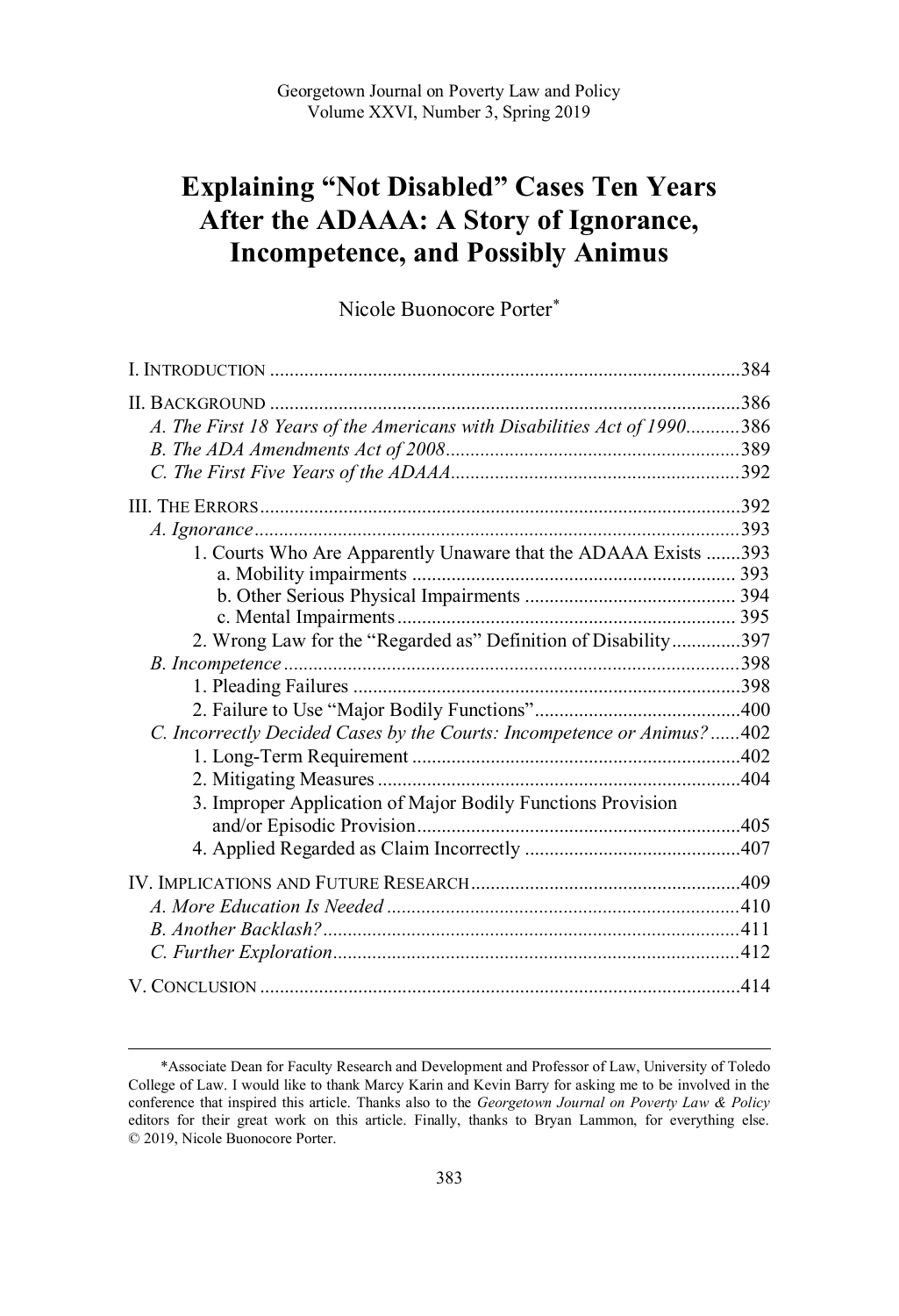#### I. INTRODUCTION

<span id="page-1-0"></span> The Americans with Disabilities Act (ADA) was passed in 1990 with broad bipartisan support.<sup>1</sup> It was not long, however, before courts began giving the definition of disability under the ADA a very narrow interpretation.<sup>2</sup> Conditions vision, epilepsy, cerebral palsy," and many others were found *not* to be disabilities under the ADA.<sup>3</sup> Even when there was compelling evidence that the employer had taken an adverse action against the employee because of the impairment, courts would dismiss their ADA claims because they did not fall into the narrow definition of disability as interpreted by the courts. This led to an entire body of scholarship claiming that there was a "backlash" against the ADA.<sup>4</sup> such as "diabetes, cancer, AIDS, bipolar disorder, multiple sclerosis, monocular

 This backlash is especially troubling when one considers that individuals with disabilities are disproportionately living in poverty,<sup>5</sup> and are employed at a much lower rate than non-disabled individuals. <sup>6</sup> Thus, because individuals with a claim when they are discriminated against by their employers makes this disabilities already experience significant disadvantages, the difficulty in bringing "backlash" against individuals with disabilities even more pernicious.

 Congress was unhappy with the backlash against the ADA, and therefore passed the ADA Amendments Act of 2008 ("ADAAA" or the "Amendments") to broaden the class of individuals that would fall into the ADA's protected class.<sup>7</sup> As discussed in more detail below, Congress did not change the basic definition of disability—a physical or mental impairment that substantially limits one or more major life activities<sup>8</sup>—but it did add several interpretive provisions so that courts would give the statute a broad, rather than miserly construction.

3. Porter, *Backlash*, *supra* note 2, at 3 (citations omitted).

 4. COLKER, *supra* note 1, at 96–125 (2005); MATTHEW DILLER, *Judicial Backlash, the ADA, and the Civil Rights Model of Disability*, *in* BACKLASH AGAINST THE ADA 64–65 (Linda H. Krieger ed., 2006); SUSAN GLUCK MEZEY, DISABLING INTERPRETATIONS: THE AMERICANS WITH DISABILITIES ACT IN FEDERAL COURT 48-58 (2005).

 5. U.S. SENATE COMMISSION ON HEALTH, EDUCATION, LABOR & PENSIONS, FULFILLING THE PROMISE: OVERCOMING PERSISTENT BARRIERS TO ECONOMIC SELF-SUFFICIENCY FOR PEOPLE WITH DISABILITIES 2 (2014), [https://www.help.senate.gov/imo/media/doc/HELP%20Committee%20Disability](https://www.help.senate.gov/imo/media/doc/HELP%20Committee%20Disability%20and%20Poverty%20Report.pdf)  %20and%20Poverty%20Report.pdf (noting that twice as many Americans with disabilities live in poverty compared to non-disabled individuals). Over 28% of individuals with disabilities ages 21–64 live in poverty. *Id.*  FEDERAL COURT 48–58 (2005).<br>
5. U.S. SENATE COMMISSION ON HEALTH, EDUCATION, LABOR & PENSIONS, FULFILLING THE<br>
PROMISE: OVERCOMING PERSISTENT BARRIERS TO ECONOMIC SELF-SUFFICIENCY FOR PEOPLE WITH<br>
DISABILITIES 2 (2014), ht

 working, individuals with disabilities make less than their non-disabled counterparts. *Id.* (stating that American households with an adult member with a disability earn 38.4% less than households with no adult with a disability).

7. Porter, *Backlash*, *supra* note 2, at 4.

 8. 42 U.S.C. § 12102(2) (2012). The definition also includes having a "record of" such an impairment or "being regarded as" having such an impairment. *Id.* This Article will focus on the "actual disability" prong and the "regarded as" prong, but because there is not nearly as much litigation under the "record of" prong, it will not be discussed. *But see* Quinn v. Chi. Transit Auth., No. 17 C 3011, 2018 WL 4282598, at

 DISABILITIES ACT 5–6 (2005). 1. RUTH COLKER, THE DISABILITY PENDULUM: THE FIRST DECADE OF THE AMERICANS WITH

 2. Michelle A. Travis, *Impairment as Protected Status: A New Universality for Disability Rights*, 46 GA. L. REV. 937, 938 (2012) (stating that Congress enacted the amendments to overturn a set of decisions that had narrowly interpreted the definition of disability); Nicole Buonocore Porter, *The New ADA Backlash*, 82 TENN. L. REV. 1, 3 (2014) (hereinafter Porter, *Backlash*).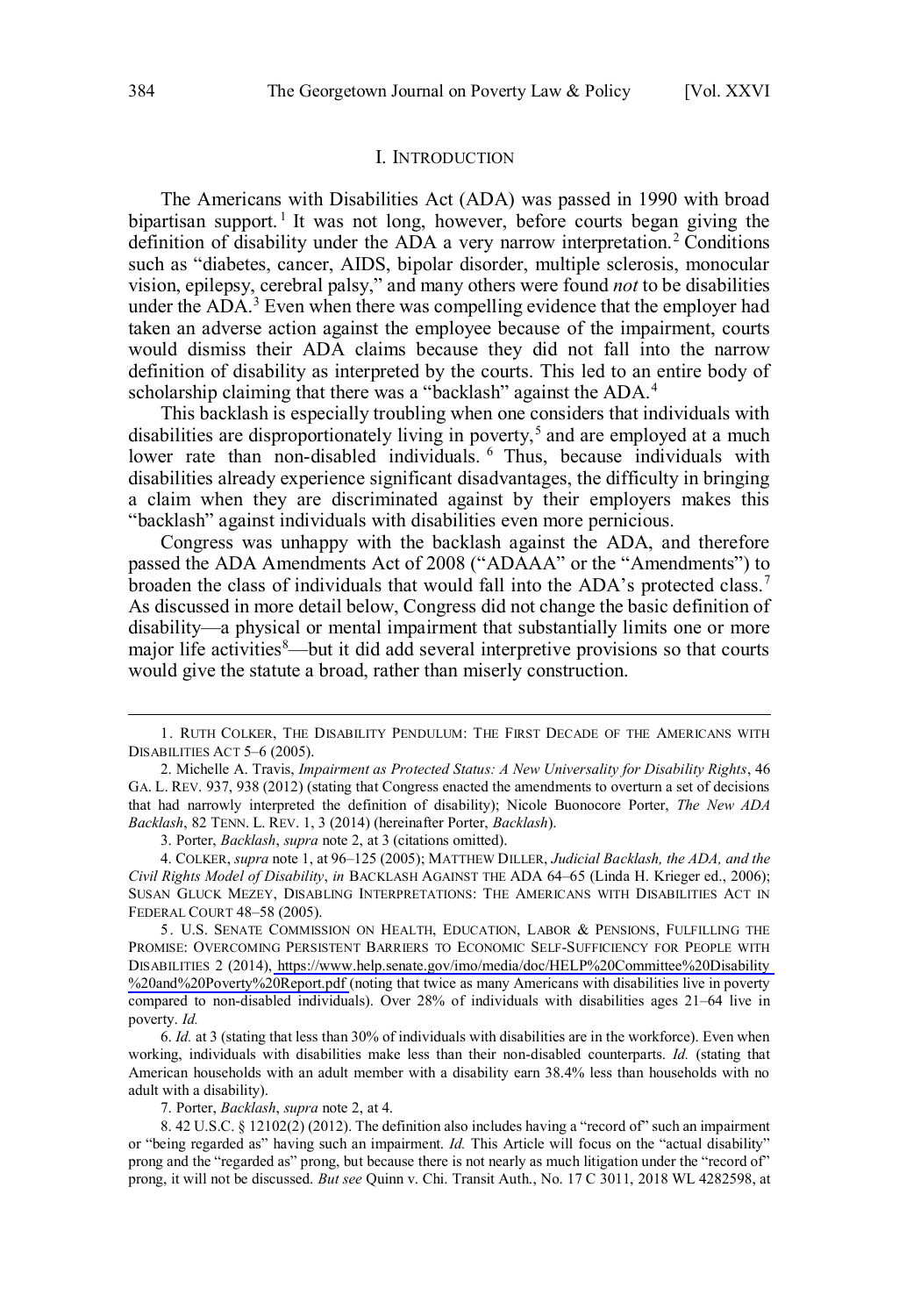After the Amendments went into effect, $9$  several scholars predicted that many more individuals will be able to fall into the ADA's protected class, and therefore will have the merits of their claims heard.<sup>10</sup> I agreed with this prediction, and in 2013–14, I set out to explore how courts had been interpreting the definition of disability after the ADAAA.<sup>11</sup> Specifically, I attempted to include every case decided under the Amendments until December 31, 2013.<sup>12</sup> In that article, I concluded that "courts have taken Congress's mandate to broadly define 'disability' seriously. Many of the courts specifically cite to the Amendments . . . . "<sup>13</sup> I also found only a handful of cases that were, in my opinion, incorrectly decided.14

 As of this writing, it has been five years since that prior article, and ten years since Congress passed the ADAAA. While working on another project exploring ADA retaliation cases after the Amendments, <sup>15</sup> I discovered several post- Amendments cases that held that the plaintiff did not have a disability under the results. I collected them in a Westlaw folder, and eventually had accumulated about forty cases where the courts had (in my opinion) erroneously held that the plaintiff did not meet the definition of disability as broadly defined after the ADAAA. This was quite surprising given the conclusions I drew in my earlier article. Accordingly, I set out to explore this body of cases in a more systematic way. way. Specifically, I set out to find and read every case that addressed the definition ADA. Based on the impairments of most of these plaintiffs, I was surprised by the

 of disability from the point my last article left off until the present (January 1, 2014 through December 31, 2018). This resulted in 976 cases. Of those 976 cases, the court erroneously held that the plaintiff was not disabled in 210 of them. To be clear, I only included cases where I believed that the plaintiff should have been found to have a disability under the ADA, as amended. There were certainly cases where the plaintiff did not meet the definition of disability, but I believed they were correctly decided. I did not include those cases in my dataset.

 This Article attempts to explain what went wrong—why did courts incorrectly hold that the plaintiff was not disabled in more than 200 cases? The answer, I've concluded, is a little bit of ignorance (courts and parties that were apparently unaware that the ADAAA was passed); a little bit of incompetence (plaintiffs who did not adequately plead their claims and did not use all of the interpretive tools available under the ADAAA); and possibly, a little bit of animus. I don't make this last conclusion lightly. And it is admittedly hard to tell whether mistakes made by

<sup>\*6 (</sup>N.D. Ill. Sept. 7, 2018) (plaintiff successfully uses the "record of" definition of disability for a broken finger).

 9. The Amendments went into effect on January 1, 2009, but they do not apply retroactively, so they only apply in cases where the alleged unlawful actions occurred after January 1, 2009. Porter, *Backlash*, *supra* note 2, at 14.

 10. *Id*. at 4.

<sup>11.</sup> *See generally id*.

 12. *Id*. at 19 n.21.

 13. *Id.* at 19.

 14. *Id.* at 41–42 (discussing cases).

 15. *See* Nicole Buonocore Porter, *Disabling ADA Retaliation Claims*, 19 NEV. L. J. (forthcoming 2019).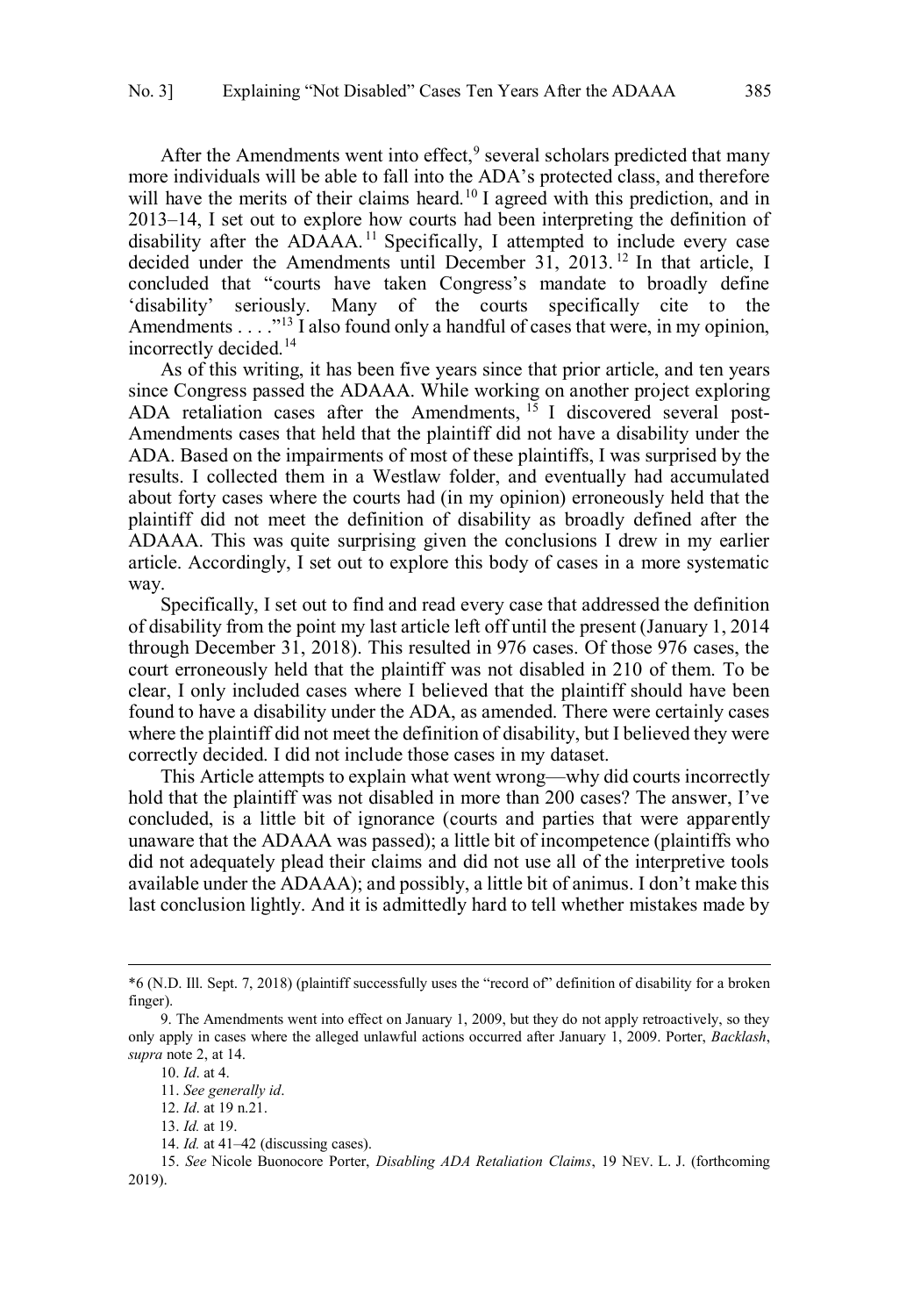<span id="page-3-0"></span> the courts are good faith but erroneous interpretations of the law, or whether the prior backlash against the ADA is rearing its head again.

 prior backlash against the ADA is rearing its head again. This Article will proceed in three additional parts. Part II will provide a background of the ADA—from the first eighteen years of the ADA's existence, to the passage and provisions of the ADAAA, and to a summary of cases interpreting the definition of disability in the first five years after the ADAAA was passed. Part III will discuss the various errors made by courts and parties. Finally, Part IV will briefly address the implications of this research and identify potential areas of future exploration.

#### II. BACKGROUND

# *A. The First 18 Years of the Americans with Disabilities Act of 1990*<sup>16</sup>

 The ADA was passed in 1990 with overwhelming support in the House and the Senate.17 The ADA is made up of several titles. Of most significance here is Title I, which applies to employers with fifteen or more employees.<sup>18</sup>

 One of the unique features of the ADA is its definition of the protected class. Unlike Title VII of the Civil Rights Act of 1964, which prohibits discrimination based on race, color, sex, religion, and national origin, <sup>19</sup> and protects ALL individuals from discrimination based on those protected categories,<sup>20</sup> the ADA they meet the definition of disability.<sup>21</sup> only provides protection to a narrow class of individuals, those who can show that

 Despite the optimism surrounding the ADA, it wasn't long before courts began narrowly construing the definition of disability under the ADA. There was only one arguably pro-plaintiff ADA case—*Bragdon v. Abbott*. 22 There, the Court held that asymptomatic HIV might be a disability under the ADA.<sup>23</sup> After that case was decided in 1998, the rest of the Supreme Court cases addressing the definition of "disability" have interpreted the term very narrowly.

 In what has been referred to as the *Sutton* trilogy of cases, the Supreme Court held that courts must consider the ameliorative effects of mitigating measures when deciding whether an individual has a disability.<sup>24</sup> Sutton involved twin sisters with severe myopia who applied for positions as global airline pilots for United Airlines.<sup>25</sup> They were both rejected because their uncorrected vision did not meet the uncorrected vision standard United Airlines set as a job requirement, even

<sup>16.</sup> This Section was derived in significant part from Porter, *Backlash*, *supra* note 2, at 7–11.

 17. Kevin M. Barry, *Exactly What Congress Intended?*, 17 EMP. RTS. & EMP. POL'Y J. 5 (2013).

 18. 42 U.S.C. § 12111(5)(A) (2012) (defining employer to include "a person engaged in an industry affecting commerce who has fifteen or more employees for each working day"). There are a few cases in my dataset that are not employment cases, but the overwhelming majority are.

 19. Civil Rights Act of 1964, Title VII, 42 U.S.C. §§ 2000e–2000e-17 (2012).

 20. Nicole B. Porter, Martin*izing Title I of the Americans with Disabilities Act*, 47 GA. L. REV. 527, 535–36 (2013). 21. Nicole B. Porter, *Reasonable Burdens: Resolving the Conflict Between the Disabled Employees* 

 *and their Coworkers*, 34 FLA. ST. U. L. REV. 313, 316 (2007).

 22. 524 U.S. 624 (1998).

 23. *Id*. at 641.

 24. Sutton v. United Airlines, Inc., 527 U.S. 471 (1999).

 25. *Id.* at 475.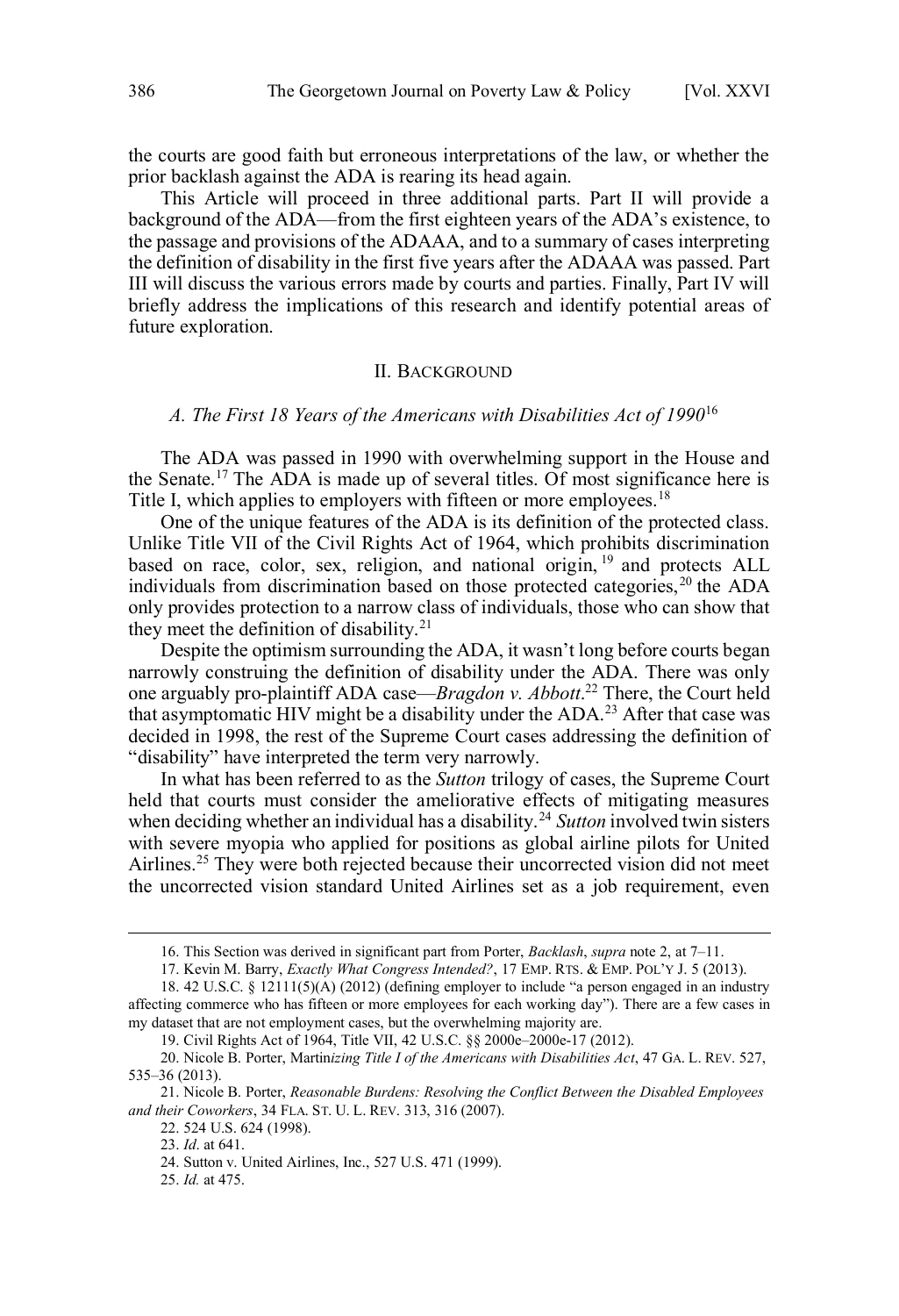though they both had  $20/20$  vision with glasses or contacts.<sup>26</sup> The Court held that the Sutton sisters did not have a disability because that determination needs to be made considering any mitigating measures, which in that case, included their corrective eyewear.<sup>27</sup>

 The Court decided two other cases on the same day as *Sutton* (hence the "trilogy" moniker). In *Murphy v. United Parcel Service*,<sup>28</sup> the plaintiff was a mechanic for UPS and had high blood pressure. Because of his high blood pressure, he failed the medical exam for Department of Transportation (DOT) certification, which he was required to pass because his job as a mechanic required that he drive the trucks he was servicing.<sup>29</sup> The Court applied the mitigating measures rule it has just announced in *Sutton* and held that, in determining whether Murphy was had a disability under the Act, he should be viewed in his mitigated state, which includes the medication he takes for his high blood pressure.<sup>30</sup>

 Finally, in *Albertson's, Inc. v. Kirkingburg*, 31 the third of the trilogy, the Court considered whether the plaintiff's monocular vision constituted a disability. The plaintiff in this case, similar to the *Murphy* case, also had a job that required DOT certification. 32 During a fitness-for-duty physical exam, the doctor noted that Kirkingburg had monocular vision and therefore did not meet the vision requirement for DOT certification.<sup>33</sup> Even though Kirkingburg did not have eyeglasses, medication, or any other devices to assist with his monocular vision, the Court elaborated on its mitigating measures holding and stated that courts should not only consider artificial assistive devices, but should also look at how someone's brain can mitigate his vision impairment by developing techniques to cope with the monocular vision.<sup>34</sup>

 As several scholars have discussed, after the Court's announcement of the mitigating measures rule, the lower courts used this rule to hold that many impairments were not disabilities because those impairments, in their mitigated state, did not cause a substantial limitation on any major life activities.<sup>35</sup> For instance, if an employee has diabetes, and must regulate his blood sugar by a closely monitored regimen of eating frequent and proper meals, testing blood sugar that such an employee was not disabled, because in his mitigated state, his diabetes did not cause a substantial limitation on a major life activity.<sup>36</sup> levels, and occasionally using insulin to regulate his blood sugar, courts have held

 $\overline{a}$ 

34. *Id.* at 565–66.

 35. *See* Chai R. Feldblum, Kevin Barry & Emily A. Benfer, *The ADA Amendments Act of 2008*, 13 TEX. J. C.L. & C.R. 187, 192–93 (2007); Alex B. Long, *Introducing the New and Improved Americans with Disabilities Act: Assessing the ADA Amendments Act of 2008*, 103 NW. U. L. REV. COLLOQUY 217, 220 (2008) (stating that, as a result of the mitigating measures rule, "numerous individuals with fairly severe physical or mental impairments have been found not to have a disability under the ADA").

36. *See, e.g.*, Orr v. Wal-Mart Stores, Inc., 297 F.3d 720, 724 (8th Cir. 2002).

<sup>26.</sup> *Id.* at 476.

 27. *Id.* at 488.

 28. 527 U.S. 516 (1999).

 29. *Id.* at 519–20.

 30. *Id.* at 521.

 31. 527 U.S. 555 (1999).

 32. *Id.* at 558.

 33. *Id.* at 559.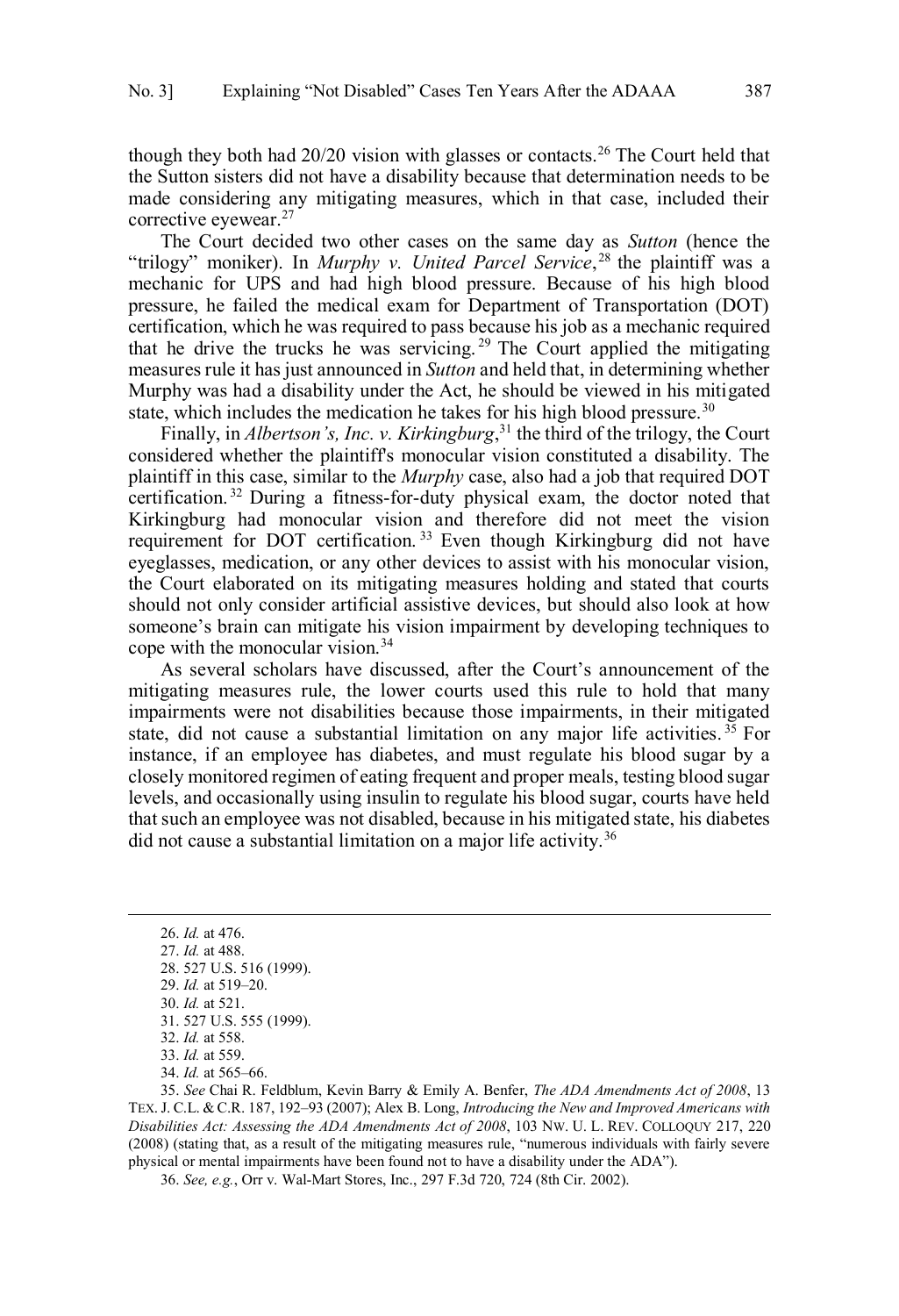A few years after the *Sutton* trilogy of cases, the Court struck a final blow against ADA plaintiffs in *Toyota Motor Manufacturing v. Williams*. 37 In this case, the Court clarified the proper meaning of "substantially limits" and "major life activities." The Court held that when looking at the major life activity of "manual tasks," those tasks have to be of "central importance to most people's daily lives."<sup>38</sup> Furthermore, the Court defined "substantially limits" as "considerable" or "to a large degree,"<sup>39</sup> stating: "We therefore hold that to be substantially limited in performing manual tasks, an individual must have an impairment that prevents or severely restricts the individual from doing activities that are of central importance to most people's daily lives. The impairment's impact must also be permanent or long term."<sup>40</sup> Finally, the Court also stated that these terms need to be interpreted strictly to create a "demanding standard."<sup>41</sup>

 Between the mitigating measures rule in *Sutton* and the more stringent test for substantially limiting a major life activity under *Toyota*, the protected class shrunk mental retardation,<sup>48</sup> and many others, were found not to be disabilities under the original statute.<sup>49</sup> substantially. As stated above, conditions like diabetes, cancer,  $42$  AIDS,  $43$  bipolar disorder,<sup>44</sup> multiple sclerosis,<sup>45</sup> monocular vision, epilepsy,<sup>46</sup> cerebral palsy,<sup>47</sup>

 As to the why—why did courts so narrowly construe the definition of disability—there have been several theories posited,<sup>50</sup> but the one that has gained the most traction is perhaps also the simplest explanation: Courts were hostile to class of individuals who could claim protection of the Act narrowly.<sup>51</sup> As explained by Professor Matthew Diller, after exploring and dismissing other reasons for the poor results in ADA cases, such as weak claims, poorly drafted judicial backlash against the ADA.52 He stated: "The term *backlash* suggests a hostility to the statute and toward those who seek to enforce it. The backlash thesis suggests that judges are not simply confused by the ADA; rather, they are resisting the ADA and were engaging in a "backlash" against it, deliberately construing the statute, and confusion over a new statute, the higher failure rate is attributable to a it."<sup>553</sup> Other scholars have devoted entire books or sections of books discussing the

 $\overline{a}$ 

41. *Id.* at 197.

46. *Id.* at 984.

 47. Jeanette Cox, *Crossroads and Signposts: The ADA Amendments Act of 2008*, 85 IND. L.J. 187, 200 (2010) (citing to a 10th circuit case).

48. *Id.* at 200 (citing to an 11th circuit case).

49. Barry, *supra* note 17, at 9.

50. *See generally* Porter, *Backlash*, *supra* note 2, at 12–14.

51. *Id.* at 13–14.

52. DILLER, *supra* note 4, at 64–65.

53. *Id.* at 64.

<sup>37. 534</sup> U.S. 184, 203 (2002).

 38. *Id.* at 197.

 39. *Id*. at 197.

 40. *Id.* at 198.

 42. Ani B. Satz, *Disability Discrimination After the ADA Amendments Act of 2008: Foreword*, 2010 UTAH L. REV. 983, 984; Long, *supra* note 35, at 218 (discussing one particularly egregious case where, after the plaintiff had died from cancer, the court still decided that he was not substantially limited in a major life activity).

 43. Long, *supra* note 35, at 218.

 44. *Id.* at 218.

 45. Satz, *supra* note 42, at 984.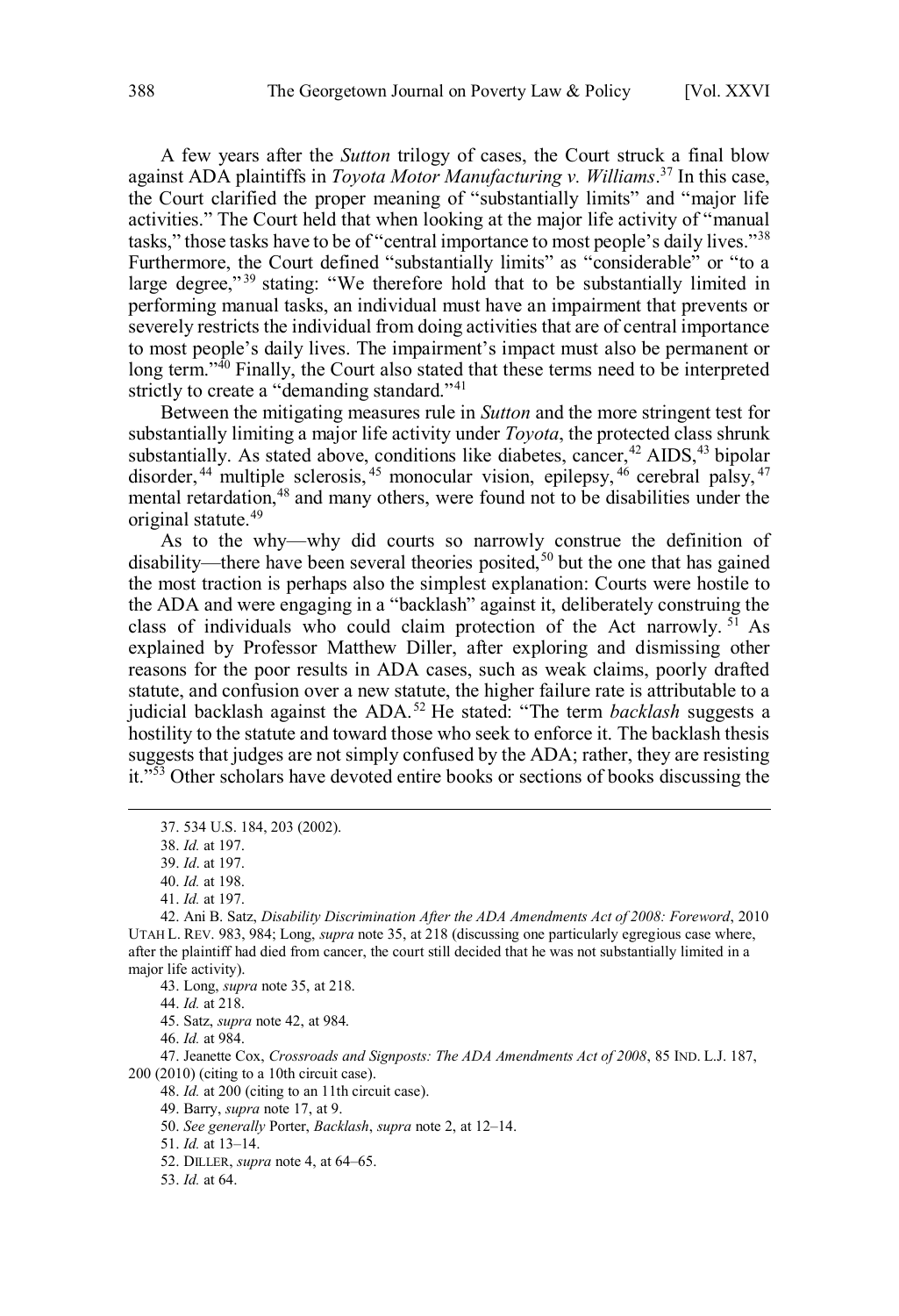<span id="page-6-0"></span> backlash against the ADA, and there appears to be very little debate that the backlash does indeed exist.<sup>54</sup>

# *B. The ADA Amendments Act of 2008*<sup>55</sup>

 Because of the backlash against the original ADA, Congress amended the statute to bring the coverage of the ADA into line with the high expectations for the original statute.<sup>56</sup> Although there were several attempts at amendments,<sup>57</sup> The ADA Amendments Act was signed into law by George W. Bush on September 25, 2008, and went into effect on January 1, 2009.<sup>58</sup> As summarized by Professor Alex Long in one of the first articles written about the Amendments:

 The ADAAA's most important revisions involve the definition of disability. These revisions include instructions to the courts regarding how the terms of the Act should be interpreted; attempted clarification to the Act's 'substantially limits' language; expansion of the 'major life activities' concept; and dramatic changes to the Act's 'regarded as' prong.<sup>59</sup>

 The Amendments did not change the basic definition of actual disability: A physical or mental impairment that substantially limits one or more major life activities. Instead, the Amendments include several rules of construction to help courts interpret the definition of disability.<sup>60</sup> The Amendments made clear that Congress disagreed with both the "demanding standard" language in *Toyota* as well as the mitigating measures rule announced in the *Sutton* trilogy. Congress also disapproved of the Court's interpretation of the "regarded as" prong in *Sutton*. 61

 The Amendments mandate that the Court's "demanding standard" language in *Toyota* was incorrect and thus the Act should be interpreted in favor of broad coverage. 62 In *Toyota*, the Court defined "substantially limits" in the phrase "substantially limits one or more major life activities" as "prevents or severely restricts." <sup>63</sup> Although there was quite a bit of debate on how to define "substantially limits,"<sup>64</sup> Congress ultimately chose to leave the term undefined but deferred to the EEOC to define this term with the admonition that it was Congress's expectation that the "EEOC will revise that portion of its current regulations that defines the term 'substantially limits' . . . to be consistent with this

<sup>54.</sup> COLKER, *supra* note 1, at 96–125; MEZEY, *supra* note 4, at 48–58.

 55. This part is derived in significant part from Porter, *Backlash*, *supra* note 2, at 14–19.

 56. Long, *supra* note 35, at 217 (stating that expectations for the original ADA had been very high).

 57. *See generally* Cheryl L. Anderson, *Ideological Dissonance, Disability Backlash, and the ADA Amendments Act*, 55 WAYNE L. REV. 1267 (2009) (discussing the differences between the earlier proposed amendments and the amendments that were ultimately enacted).

 58. Long, *supra* note 35, at 217.

 59. Long, *supra* note 35, at 218.

 60. Anderson, *supra* note 57, at 1287.

 61. *See infra* notes 125–27, and accompanying text.

 62. Long, *supra* note 35, at 220.

 63. Toyota Motor Mfg. v. Williams, 534 U.S. 184, 198 (2002).

 64 . Anderson, *supra* note 57, at 1285–86 (discussing the fact that an earlier version of the Amendments, which would have been called the Americans with Disabilities Restoration Act, would have eliminated any reference to substantial limitation of major life activities). In other words, as long as the individual had an impairment, the individual would be considered to have met the definition of disability.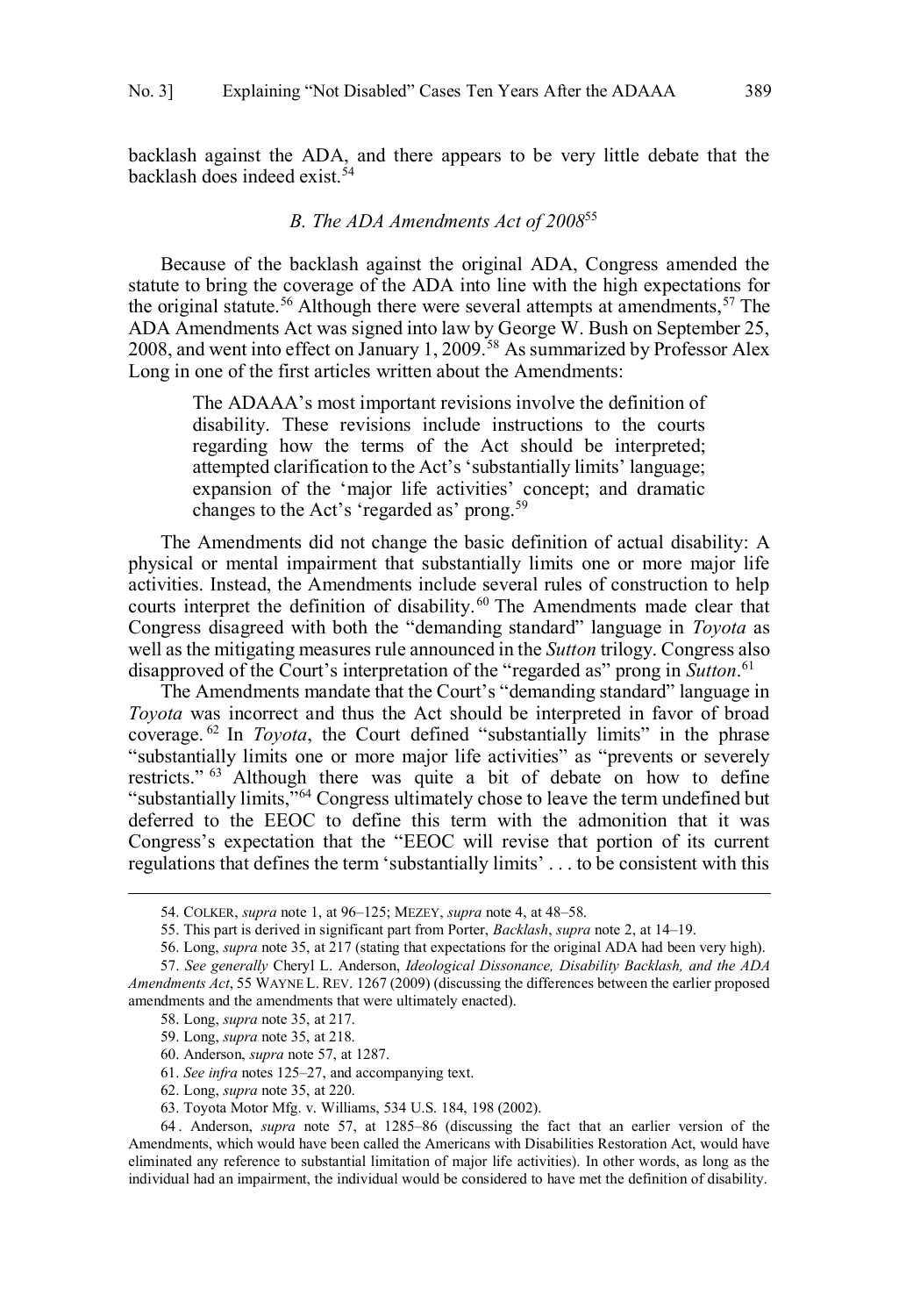Act, including the Amendments made by this Act."<sup>65</sup> The EEOC promulgated regulations, which are consistent with the broad interpretation mandated by Congress,<sup>66</sup> and will be discussed more below.

 The Amendments also overruled *Sutton* by expressly rejecting the mitigating measures rule announced in that case.<sup>67</sup> The ADAAA states that a court should regard to the ameliorative effects of mitigating measures.<sup>68</sup> The one exception to that rule is that courts can consider the mitigating effects of ordinary eyeglasses or contact lenses. 69 However, Congress also added a section stating that if an employer has a qualification standard based on uncorrected vision, the employer has to justify the standard as being job related and consistent with business necessity.<sup>70</sup> determine whether an impairment substantially limits a major life activity without

 The ADAAA also made changes to the major life activities provision. The original ADA did not define "major life activity" and the EEOC's promulgated list was very brief, leading to much litigation regarding what is or is not a major life activity.<sup>71</sup> The ADAAA made several changes. First, it clarified that if an impairment limits one major life activity, it need not limit other major life activities.<sup>72</sup> Second, the ADAAA provides a non-exhaustive list of major life activities but one that is much broader than the list in the EEOC's regulations. Major life activities now include (with additions in *italics*): Caring for oneself, performing manual tasks, seeing, hearing, *eating*, *sleeping*, walking, *standing*, *communicating*, and working.73 *lifting*, *bending*, speaking, breathing, learning, *reading*, *concentrating*, *thinking*,

 Very significantly, and also ingeniously (in my opinion), Congress defined major life activity to include "major bodily functions," including "functions of the immune system, normal cell growth, digestive, bowel, bladder, neurological, brain, respiratory, circulatory, endocrine, and reproductive functions."<sup>74</sup> These bodily functions basically track many of the impairments that lower courts held were not disabilities under the original ADA, impairments such as: Diabetes (endocrine); HIV (immune system); cancer (normal cell growth); multiple sclerosis (neurological); high blood pressure (circulatory), etc.

 Congress also addressed the situation where an individual has an impairment that is episodic in nature. The Amendments state that if an impairment is substantially limiting when it is active, it is still considered substantially limiting even when in remission.<sup>75</sup> This is very significant for impairments like multiple sclerosis (MS) and cancer, which are either episodic (MS) or go into remission (cancer). Combined with the major bodily functions addition to major life

<sup>65. 42</sup> U.S.C. § 12102(4)(B) (2012); Long, *supra* note 35, at 219–20.

 66. 29 C.F.R. § 1630.2 (2018).

 67. Long, *supra* note 35, at 220.

 68. 42 U.S.C. § 12102(4)(E)(i) (2012); *see* Long, *supra* note 35, at 220–21.

 69. 42 U.S.C. § 12102(4)(E)(ii) (2012); Long, *supra* note 35, at 221.

 70. 42 U.S.C. § 12113(c) (2009).

 71. *See* Long, *supra* note 35, at 222.

 72. 42 U.S.C. § 12102(4)(C) (2012); Long, *supra* note 35, at 222.

 73. 42 U.S.C. § 12102(2)(A) (2012); Long, *supra* note 35, at 222.

<sup>74. 42</sup> U.S.C. § 12102(2)(B) (2012); Long, *supra* note 35, at 222–23.

 75. 42 U.S.C. § 12102(4)(D) (2012); Long, *supra* note 35, at 221.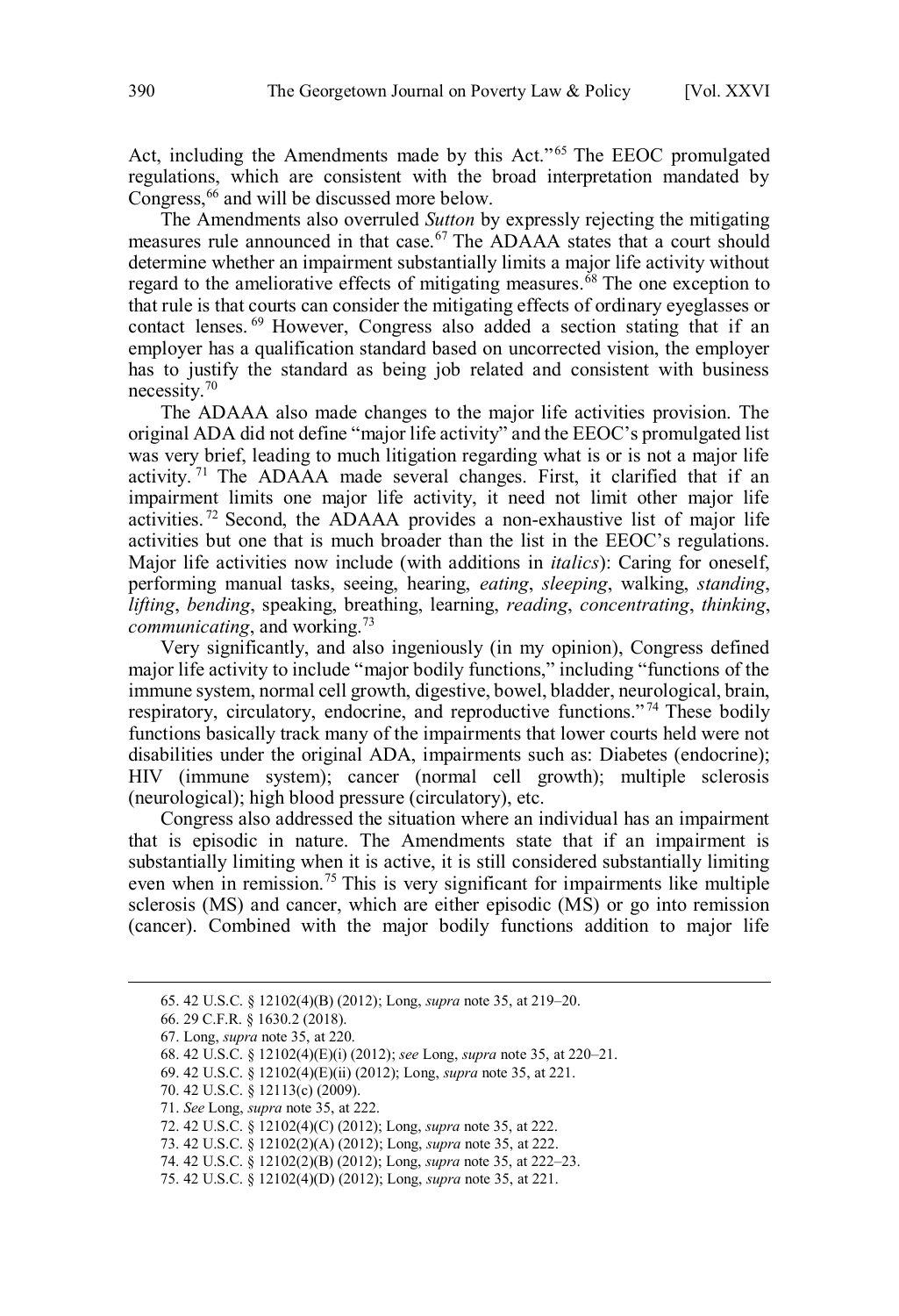activities, this provision has allowed courts to hold that some impairments like cancer or MS are disabilities.

 All of these changes will most certainly affect the number of individuals who can prove that they have an "actual" disability. But Congress also made broad changes to the "regarded as" prong of the definition.<sup>76</sup> The original language of the regarded as prong provided that an individual was only regarded as disabled "if the defendant regarded him as having 'such an impairment,' i.e., an impairment that substantially limits a major life activity."<sup>77</sup> Because of this language, courts concluded that an ADA plaintiff had to do more than show that a defendant based an adverse decision on unfounded stereotypes about the plaintiff's condition. The plaintiff also had to establish that a defendant mistakenly believed that the plaintiff's impairment substantially limited one of the plaintiff's major life activities.<sup>78</sup> The ADAAA changed this significantly by stating that a plaintiff only has to establish that she was subject to an adverse action prohibited by the Act "because of an actual or perceived physical or mental impairment *whether or not the impairment limits or is perceived to limit a major life activity*."79 The focus is now on the employer's motivation for its adverse action, <sup>80</sup> rather than focusing on how serious the employer considered the plaintiff's condition.

 Virtually everyone who discussed the Amendments agreed that the ADAAA would likely have two inter-related effects. First, many more individuals will be considered disabled under the ADAAA.<sup>81</sup> Second, because many more plaintiffs will proceed past the initial step of proving they have a disability, many more cases will proceed to the merits.<sup>82</sup> I set out to explore those conclusions in my 2014 article, *The New ADA Backlash*.

 $\overline{a}$ 

 81. Cox, *supra* note 47, at 204; Long, *supra* note 35, at 228; *Cf*. Stephanie Wilson & E. David Krulewicz, *Disabling the ADAAA*, 256 FEB. N.J. LAW. 37, 37 (2009) (stating that the new statute will open the floodgates for employees bring lawsuits).

 82. Grant T. Collins & Penelope J. Phillips, *Overview of Reasonable Accommodation and the Shifting Emphasis from Who Is Disabled to Who Can Work*, 34 HAMLINE L. REV. 469, 472, 481 (2011) (stating that because the Amendments expand the definition of who is disabled under the ADAAA, the focus will return to whether the individual is qualified to do the job with or without a reasonable accommodation); Cox, *supra* note 47, at 188 (stating that by enabling more plaintiffs to overcome the initial hurdle of establishing membership in the ADA's protected class, the Amendments will require courts to address many important questions, such as the scope of the amorphous reasonable accommodation provision); Long, *supra* note 35, at 228 ("By amending the ADA's definition of disability, Congress has assured that more individuals will qualify as having disabilities. As a result, more cases in the future will turn on the question of whether the plaintiff's requested accommodation was reasonable."); Porter, Martin*izing*, *supra*  note 20, at 543; Satz, *supra* note 42, at 990 (stating that an emphasis will be placed on whether an individual with a disability is qualified for a position, meaning whether they can perform the essential functions with or without a reasonable accommodation); Travis, *supra* note 2, at 956–57 (stating that most people believe that the expanded definition of disability is broad enough to allow most individuals with disabilities to get the accommodation they need); Wilson & Krulewicz, *supra* note 81, at 40 (stating that the obligation to accommodate will become very important after the amendments).

<sup>76.</sup> Long, *supra* note 35, at 223.

 77. *Id.* 

 78. *Id.* 

 79. 42 U.S.C. § 12102(3) (2012) (emphasis added); Long, *supra* note 35, at 224.

 80. Long, *supra* note 35, at 224.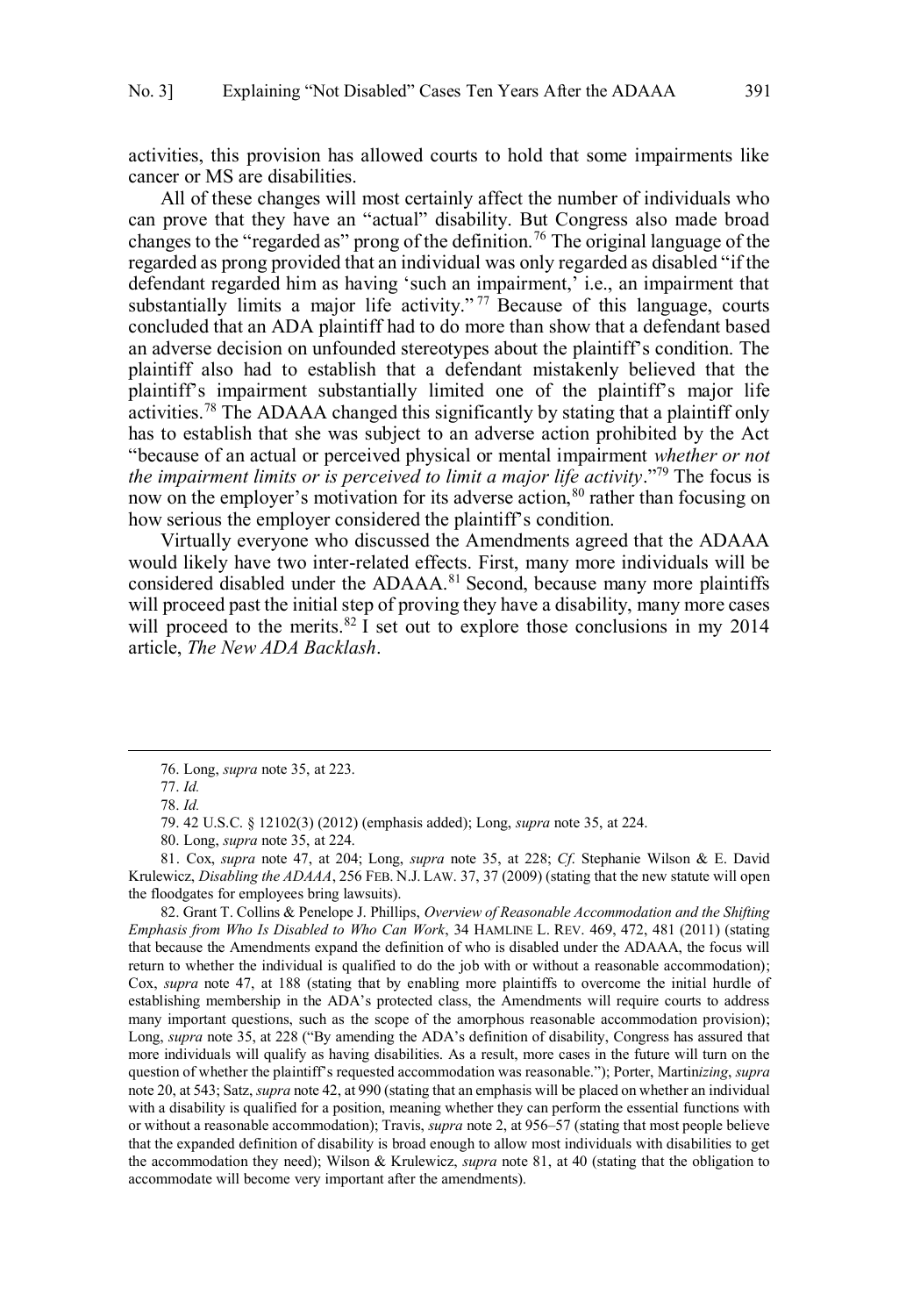# *C. The First Five Years of the ADAAA*

<span id="page-9-0"></span> The results of my research of the case law from the first five years after the Amendments became effective were very promising. As I concluded in my 2014 article, which surveyed all of the ADA cases decided under the Amendments from the time of their passage until December 31, 2013: "The cases discussed . . . present strong evidence . . . that courts have followed Congress' mandate to broadly interpret the definition of disability under the ADA."<sup>83</sup> That article discusses dozens of cases where courts allowed plaintiffs to survive summary judgment on the issue of the definition of disability in many situations where I am certain courts would have dismissed the plaintiffs' claims pre-ADAAA. Perhaps more importantly, I only identified seven cases that I believed incorrectly held that the plaintiff could not meet the definition of disability, $84$  and another eight cases that I concluded were litigated poorly.<sup>85</sup> Overall, I was very optimistic that the days of narrowly interpreting the definition of disability were firmly behind us. Thus, I was very surprised to see the errors discovered in the body of cases interpreting the definition of disability in the second half of the decade after the Amendments became effective.

### III. THE ERRORS

 All of the 210 cases in this dataset can be categorized as containing one or more "errors" made by the courts, the parties, or often, both.<sup>86</sup> I will discuss three errors—ignorance, incompetence, and possibly animus, in turn.

To be fair, the vast majority of cases got the analysis right.<sup>87</sup> My search<sup>88</sup> of all cases that discussed the issue of whether the plaintiff was disabled as defined after the Amendments revealed 976 cases that discussed that issue. Of those, there were 210 cases where errors were made. Although this result is not nearly as bad as the pre-ADAAA days when defendants were prevailing in ninety-two percent of the cases brought,<sup>89</sup> it is still a disheartening number. Especially given the types of

<sup>83.</sup> Porter, *Backlash*, *supra* note 2, at 46.

 84. *Id.* at 41–44.

 85. *Id.* at 44–46.

 86. Many of the cases contained more than one error. In some cases, I included the case twice, under each of the errors. In other cases, I made a judgment call regarding which error was more significant.

 87. *See, e.g.*, Marsh v. Terra Intern. (Oklahoma), Inc., 122 F. Supp. 3d 1267, 1277 (N.D. Okla. 2015) (criticizing the plaintiff's counsel for not relying on the ADAAA or the new regulations promulgated under the ADAAA, and stating "Marsh's counsel are experienced federal discrimination lawyers, and their failure to recognize that Congress amended a statutory scheme in a manner that favors their client is disappointing. In most of their briefing, both parties cited and relied upon pre-amendment case law.").

 88. Using the Westlaw database of all federal cases (both published and unpublished), I used the search terms of "definition /2 disability & ADA." Despite the breadth of this search, I cannot guarantee that it caught all relevant cases, and I am almost positive it did not. However, there is no reason to believe that the proportion of correctly decided and incorrectly decided cases would vary much in the cases that my search did not uncover.

 89. *See* COLKER, *supra* note 1, at 71–84.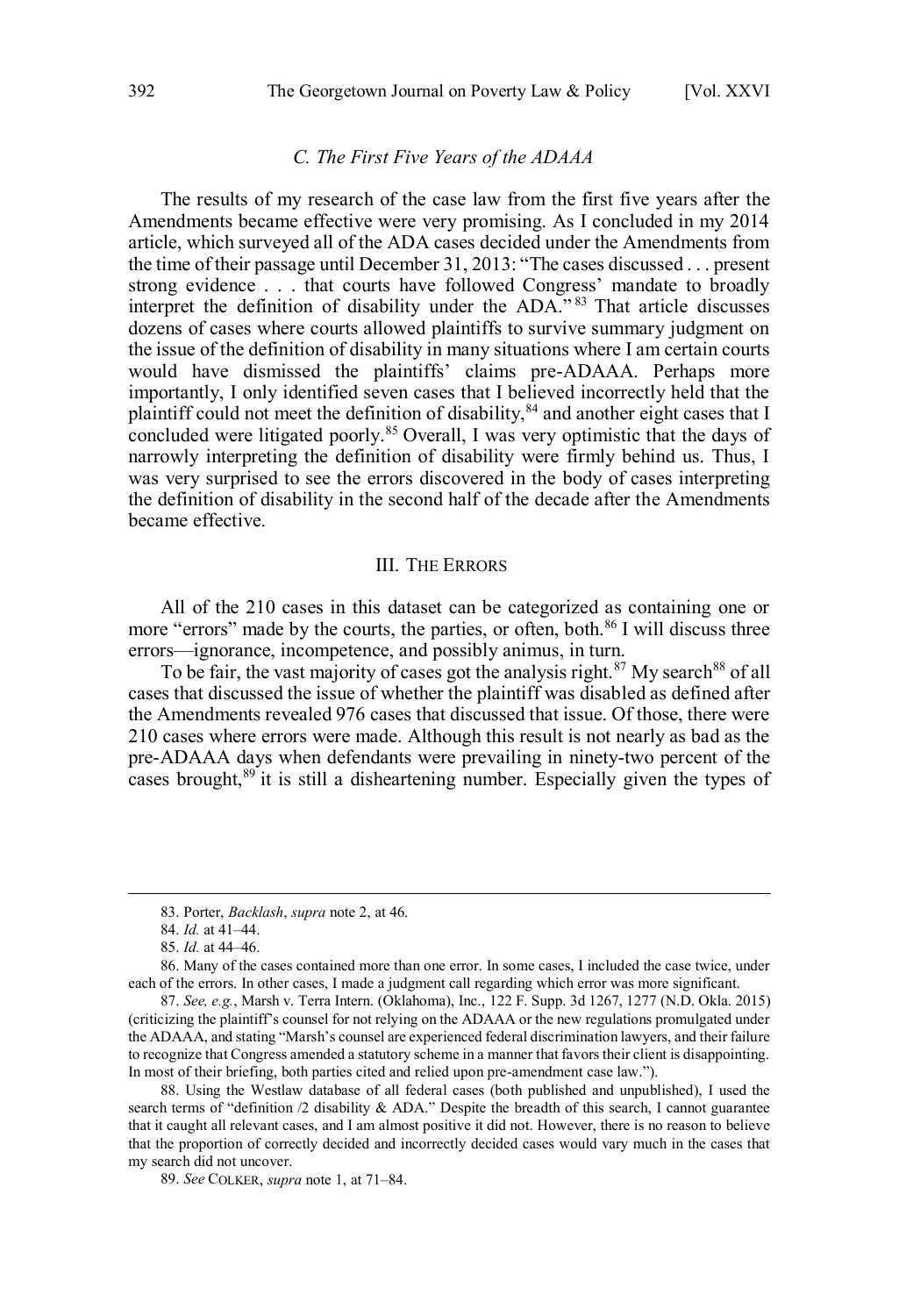<span id="page-10-0"></span> errors I identify and elaborate on below, I am truly concerned about plaintiffs' ability to litigate the merits of their disability discrimination claims.<sup>90</sup>

# *A. Ignorance*

 Cases in this section are straightforward—the courts are simply unaware that the ADA was amended. The first sub-part will identify cases where the courts do not cite to the Amendments when discussing the actual disability prong of the ADA (whether the plaintiff has a physical or mental impairment that substantially limits a major life activity). The next sub-part will discuss cases where the courts erroneously apply pre-ADAAA law for the "regarded as" prong of the definition of disability.

1. Courts Who Are Apparently Unaware that the ADAAA Exists

 The cases in this section are ones where the courts do not cite to the ADA Amendments Act at all. Therefore, I assume the courts are unaware that the ADA was amended in 2008. This is especially troubling given that these cases are from 2014 to the end of 2018, and therefore, not immediately after the ADAAA was passed. It is also troubling because federal judges generally have judicial clerks, whose job it is to research applicable law when writing bench memorandums that advise the judge on the issues and the possible resolution of the case. I also assume that the parties' lawyers are not citing to the amended law.<sup>91</sup> I, of course, do not know that to be true, but if the parties' lawyers are citing to the correct, amended ADA, and the court is then deliberately ignoring that statutory authority, we have a bigger problem on our hands than simple ignorance.

 Overall, there were **fifty-four** cases where the court cited to *no* post-ADAAA statutory authority. Below I describe in some detail some of the cases where I found this omission most troubling because the impairments should have clearly been considered disabilities under the ADA, as amended.

#### a. Mobility impairments

 Most people would consider mobility impairments to be relatively severe. (In fact, one only needs to look to the fact that our universal symbol for disability is a with mobility impairments. For instance, in *Hamzat v. Pritzker*, <sup>92</sup> a pro se plaintiff's claim was dismissed despite the fact that the Plaintiff walked with a limp, a fact which all of his coworkers and the relevant decision-makers had observed. Along with his complaint, the plaintiff submitted a letter from his doctor explaining that his limp resulted from a poliomyelitis infection he suffered as a child that person in a wheelchair to reach this conclusion). There were several cases dealing

 the definition of disability under the ADA, the court will generally not hear the merits of her case, even if there is strong evidence that she was discriminated against because of her disability. 90. To be clear, the issue of disability coverage is so important, because if the plaintiff does not meet

 91. Contributing to the likelihood that plaintiffs' attorneys are not citing to the correct law is the fact that, of the fifty-four cases in this section where the courts did not cite to any post-ADAAA law, twenty-five of them had pro se plaintiffs.

 92. No. 14-6440 (CC-JBC), 2016 WL 3561768 (D.N.J. June 28, 2016).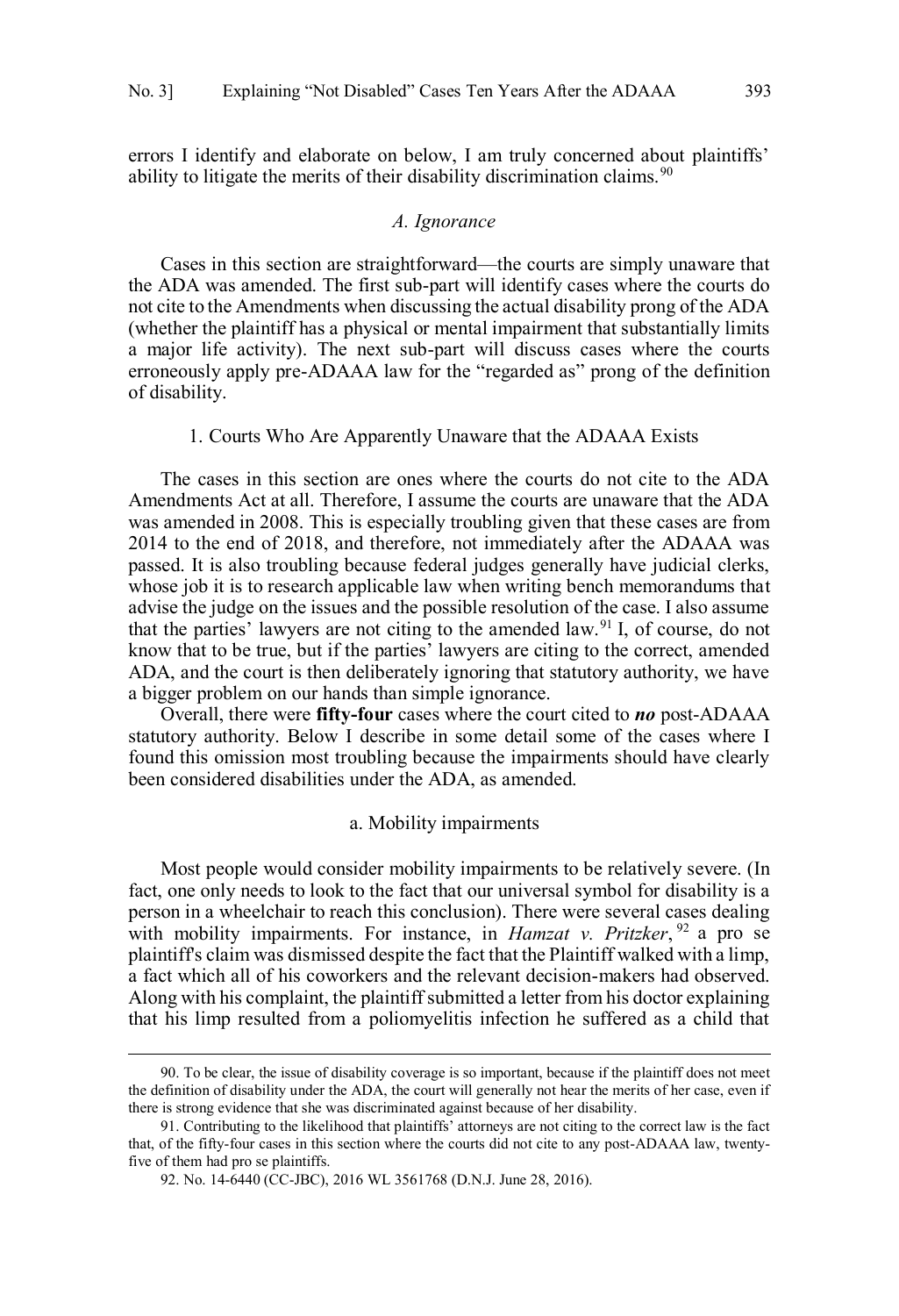<span id="page-11-0"></span> caused permanent damage to his leg. The court cited to no post-ADAAA law and in a substantial limitation on the major life activity of walking.<sup>93</sup> relied on pre-ADAAA cases that had held that walking with a limp does not result

 Other cases involved mobility impairments that should have easily been in *Montesano v. Westgate Nursing Home, Inc*. 94 the plaintiff's impairment was a vitamin B-12 deficiency, which caused motor skill problems, severe enough to require the plaintiff to use a walker. Despite the severity of this impairment, the court neglected to cite to any post-ADAAA law and instead held that because there was no formal physician diagnosis and not sufficient evidence presented about her limitations (other than the walker that she used), she was not disabled.<sup>95</sup> Similarly, in *Romeo v. Dart*, 96 the plaintiff suffered from multiple sclerosis, which by 2011 had deteriorated to the point where he could not walk longer than fifty yards without a cane, and by 2012, he could no longer move his arms and legs. The court did not cite to any post-ADAAA law. Instead, the court only addressed whether driving is a major life activity because the plaintiff had asked for an accommodation to work at a location closer to his home. The court then relied on old cases that had held that driving was not a major life activity.<sup>97</sup> considered disabilities under the broader provisions of the ADAAA. For example,

# b. Other Serious Physical Impairments

 Although not mobility impairments, several other cases involved relatively serious impairments. For instance, in *Bryant v. Greater New Haven Transit District*, 98 the court only cited to pre-Amendments law, and did not cite to any of the provisions of the ADAAA. In this case, the plaintiff (who was pro se) had a heart condition that required him to be out of work during the summer of 2009. The court held that the plaintiff did not present sufficient evidence to establish that he had a disability.<sup>99</sup> Similarly, in *Randall v. United Petroleum Transports, Inc.*,<sup>100</sup> the plaintiff had a seizure disorder that prevented him from driving so he asked for an accommodation to allow him to work from home. The court did not cite to any post-ADAAA law; instead, the court relied on pre-ADAAA standards. Furthermore, the court used the plaintiff's testimony against him—the plaintiff was asked if he had a "real" disability that prevented him from working and he replied in the negative, claiming that he "just could not drive." The court also relied on pre-ADAAA cases that had held that driving is not a major life activity.<sup>101</sup> The Amendments do not make clear that driving is a major life activity, but the failure to cite to the "broad interpretation" language and the major bodily functions provision and to only focus on driving as the possible major life activity doomed this case. In *Payne v. Goodyear Tire and Rubber Co.*, 102 the plaintiff had a kidney

 94. 956 F. Supp. 2d 417 (W.D.N.Y. 2013). 95. *Id.* at 423. 96. 222 F. Supp. 3d 707, 708, 711–12 (N.D. Ill. 2016). 97. *Id.*  98. 8 F. Supp. 3d 115 (D. Conn. 2014). 99. *Id.* at 140 100. 131 F. Supp. 3d 566, 570–71 (W.D. La. 2015).  101. *See id.*  102. No. 1:16-CV-0945-VEH, 2018 WL 1509394, at \*13 (N.D. Ala. Mar. 27, 2018). 93. *Id.* at \*3.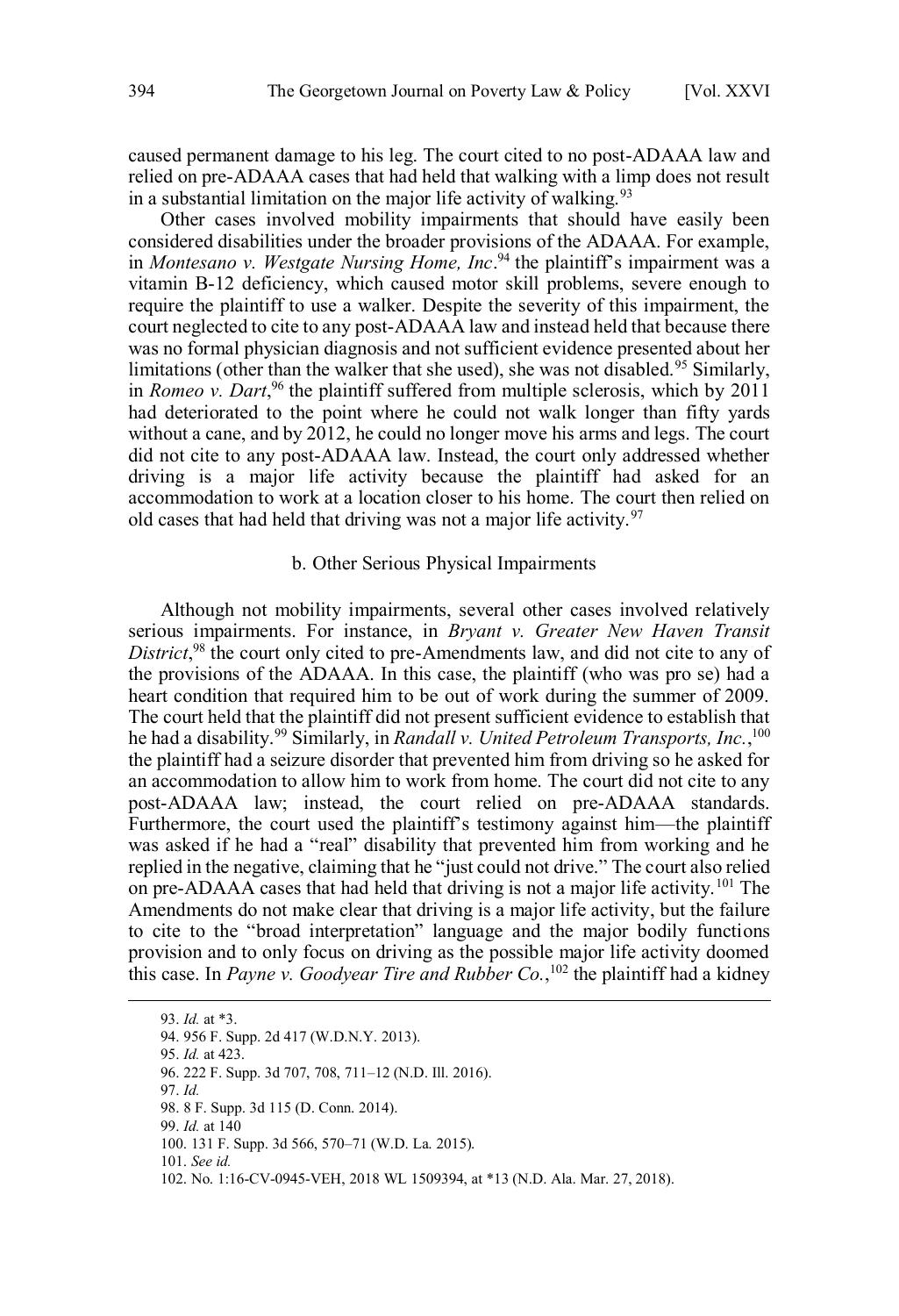<span id="page-12-0"></span> transplant and lupus, and yet the court, citing to no post-ADAAA law nor mentioning major bodily functions, held that he was not disabled.<sup>103</sup>

 Another case involving a serious impairment was *Dufresne v. O.F. Mossberg and Sons, Inc*. 104 In this case, the employer did not hire the plaintiff because of the results of his physical, which revealed heart disease, fainting spells, high blood pressure, and shortness of breath. The court cited to only pre-ADAAA law in stating that the plaintiff was not disabled. In *Bumphus v. Unique Personnel*  Consultants,<sup>105</sup> the plaintiff had spinal stenosis that affected his lifting and post- traumatic stress disorder (PTSD). The court did not cite to any post-ADAAA law. The court held that there was insufficient evidence that the plaintiff was disabled, stating that lifting limitations do not qualify to prove a disability.<sup>106</sup>

 Finally, the plaintiff in *Dominelli v. North Country Academy*, 107 had diabetes. The court held that the plaintiff had failed to allege that her diabetes qualified as a not allege which activities it substantially limited. In so holding, the court cited to disability when she only made conclusory allegations that she had diabetes but did no post-ADAAA law. 108

## c. Mental Impairments

 There were several cases that involved depression, anxiety, bipolar disorder, PTSD, or other mental illnesses. The EEOC's implementing regulations specify that some impairments will, in "virtually all cases," result in a determination of coverage.  $109$  The regulations then state: "[M]ajor depressive disorder, bipolar courts in the following cases held that the plaintiffs were not disabled, in part because none of these courts applied existing post-ADAAA rules of construction. disorder, post-traumatic stress disorder, obsessive compulsive disorder, and schizophrenia substantially limit brain function."<sup>110</sup> Despite this language, the

For instance, in *Belton v. Snyder*,<sup>111</sup> the plaintiff had anxiety and depression.<sup>112</sup> The court cited to all pre-ADAAA law including *Toyota*, 113 for the proposition that impairments need to be permanent or long term in order to prevent or severely restrict a major life activity. The court used the fact that the plaintiff was asking for an accommodation of being moved away from a particular supervisor against her to demonstrate that the impairment was not permanent or long term.<sup>114</sup> This might not have been objectionable if the ADA as amended required impairments to be permanent or long-term, but as the EEOC highlighted in its regulations,

 $\overline{a}$ 

108. *See id.* at \*3.

<sup>103.</sup> *See id.* 

 104. *See* No. 3:14cv21(WIG), 2015 WL 3746349, at \*3–4 (D. Conn. June 15, 2015).

 105. *See* No. 16-CV-312-SMY-DGW, 2018 WL 4144475 (S.D. Ill. Aug. 30, 2018).

 106. *See id.* at \*3. Recall that lifting is now considered a major life activity after the Amendments.

 107. *See* No. 1:16-cv-00203 (MAD/CFH), 2016 WL 6833992 (N.D.N.Y. Nov. 18, 2016)

 109. *See* 29 C.F.R. § 1630.2(j)(3)(ii) (2018).

 110. 29 C.F.R. § 1630.2(j)(3)(iii) (2018).

 111. 249 F. Supp. 3d 14 (D.D.C. 2017).

 112. *Id.* at 20.

 113. *See id*. at 24 (citing Toyota Motor Mfg., Ky., Inc. v. Williams, 534 U.S. 184, 198 (2002)).

 114. *See id.*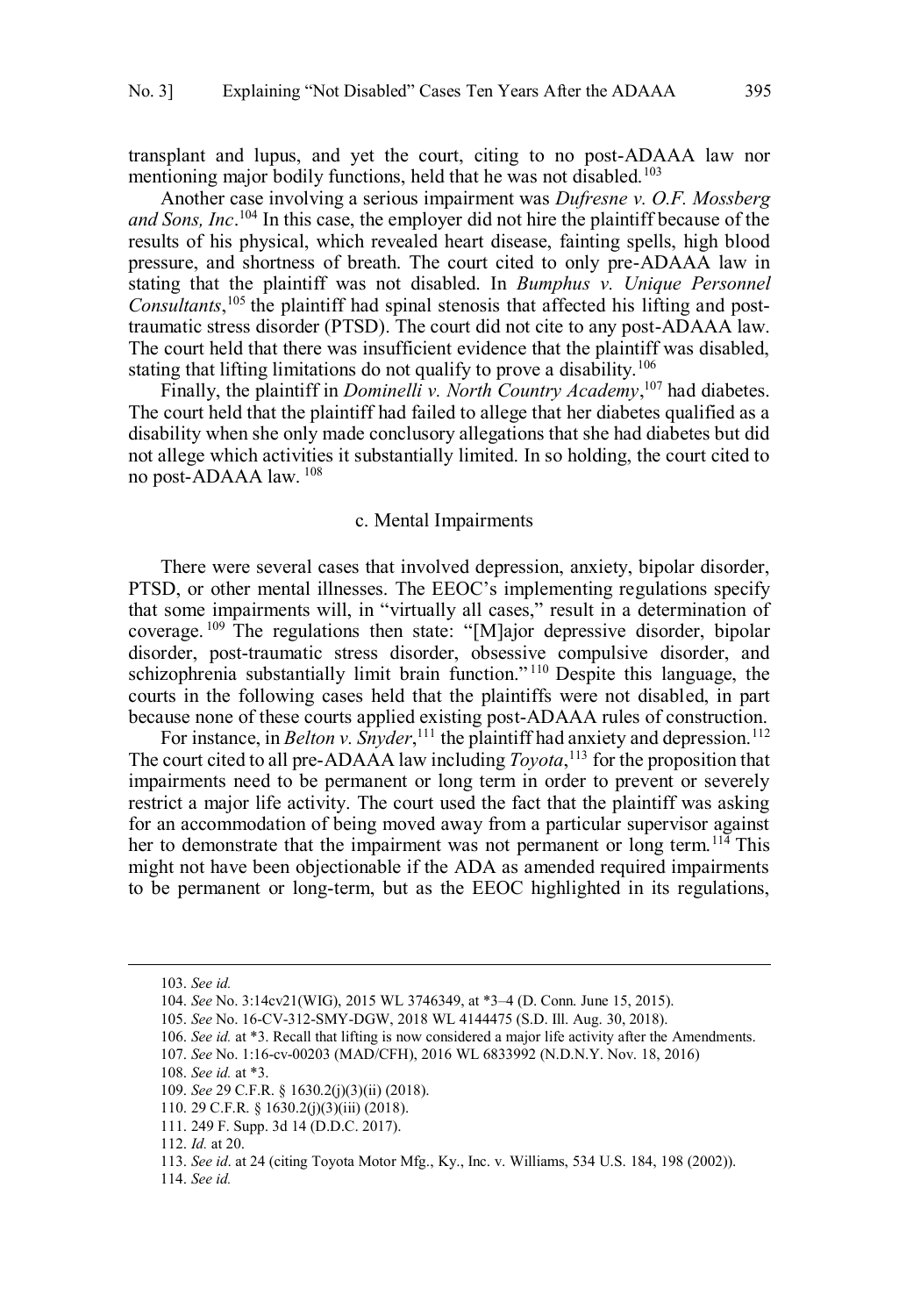impairments that are not long-term can still be considered disabilities in appropriate circumstances.<sup>115</sup>

 Another troubling case involving mental illness was *Lee v. Chicago Transit Authority*, 116 where a pro se plaintiff had several medical issues serious enough that he had to be rushed to the hospital. Specifically, plaintiff suffered from anxiety, depression, sleep apnea, and he had previously had a stroke.<sup>117</sup> But the court stated that there were not enough details in the plaintiff's third amended complaint to allow him to survive a motion to dismiss. In so holding the court neglected to cite to any post-ADAAA statutory law or implementing regulations. $118$ 

 In *Echevarria v. Astrazeneca, LP*, 119 the plaintiff had several impairments that the court held were not disabilities, including depression, anxiety, pituitary adenoma, and thyroid nodules. The court did not cite to any post-ADAAA law.<sup>120</sup> Finally, in *Chamberlain v. Securian Financial Group, Inc*., 121 the plaintiff was an alcoholic. The court did not cite to any post-ADAAA law or standards, and instead relied on pre-ADAAA cases to hold that he was not disabled. Interestingly, the court did apply post-ADAAA law for the "regarded as" claim.<sup>122</sup>

 An interesting variation on these cases is when a court only cites to the Amendments for the statutory definition of major life activity. As stated above, "major life activity" was not defined in the original ADA; it was only defined in the regulations promulgated by the EEOC. When it drafted the Amendments, Congress included the definition of major life activity, and expanded it, in the statute itself. There were **eleven** cases in the dataset, where the only acknowledgement of the Amendments' existence was the correct list of major life activities.

As one example, consider *Alexander v. WMATA*.<sup>123</sup> In this case, the plaintiff claimed alcoholism as his disability. The court cited to the correct list of major life activities but did not cite to any other provisions of the ADAAA, and cited to old, pre-ADAAA cases, such as *Sutton*. The court stated that the plaintiff failed to identify any evidence that he was limited in a major life activity. The court never discussed whether the alcoholism substantially limited a major bodily function  $(brain).<sup>124</sup>$ 

 $\overline{a}$ 

124. *See id.* 

 in the transitory and minor exception to "regarded as" coverage does not apply to the actual disability prong of the definition—the "effects of an impairment lasting or expected to last fewer than six months can be substantially limiting within the meaning of this section."). 115. *See* 29 C.F.R. § 1630.2(j)(1)(ix) (2018) (stating that the six-month transitory definition included

 116. 696 F. App'x 752 (7th Cir. 2017).

 117. *Id.* at 753.

 118. *See id.* at 752–53.

 119. 133 F. Supp. 2d 372, 392–93 (D. P.R. 2015).

 120. *See id.* 

 121. *See* 180 F. Supp. 3d 381, 398–99 (W.D. N.C. 2016).

 122. *Id*. at 399.

 123. 82 F. Supp. 3d 388, 394–95 (D.D.C. 2015), *rev'd*, Alexander v. Washington Metro. Area Transit Auth., 826 F.3d 544, 547–48 (D.C. Cir. 2016) (criticizing the court for not considering the regarded as claim, based on its failure to use pre-ADAAA law and reversing on that ground).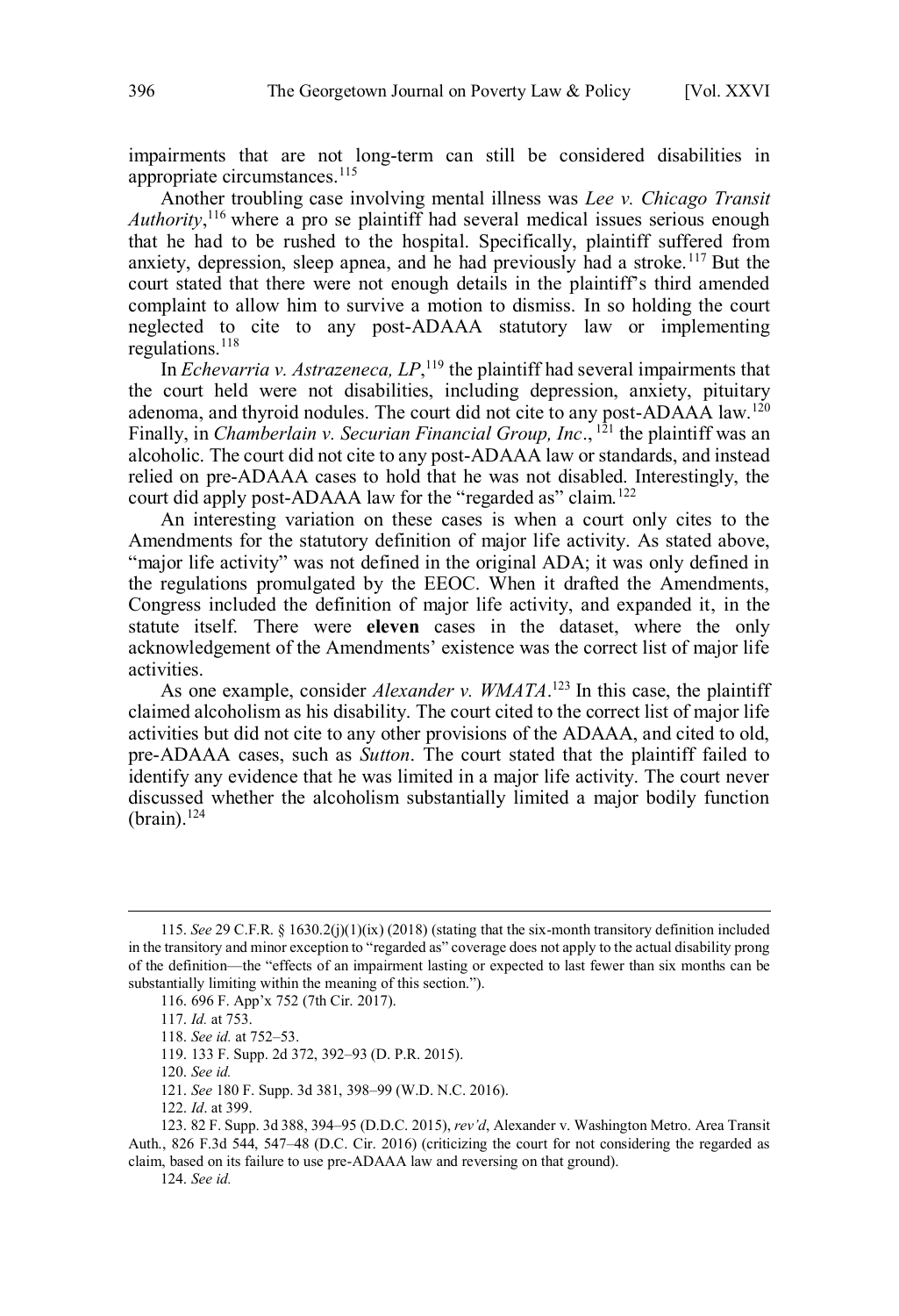# 2. Wrong Law for the "Regarded as" Definition of Disability

<span id="page-14-0"></span> A subset of the "ignorance" cases involved opinions where the court erroneously cited to pre-ADAAA law for the plaintiff's "regarded as" claim. I discovered **thirty-four** cases where this happened.

 Prior to the Amendments, an individual would only be found to be "regarded as" disabled if the employer perceived the individual to have an impairment that substantially limited a major life activity. Therefore, it was not enough for the employer to know (or falsely believe) that the plaintiff had an impairment; the employer had to believe the impairment was "substantially limiting" as that term was narrowly defined by the case law.<sup>125</sup>

 As stated earlier, the Amendments redefined this prong of the disability adverse action prohibited by the Act "because of an actual or perceived physical or mental impairment *whether or not the impairment limits or is perceived to limit a major life activity*."126 The focus is now on the employer's motivation for its adverse action, <sup>127</sup> rather than on how serious the employer considered the plaintiff's condition. The failure of courts to appreciate this distinction caused many meritorious claims to be dismissed. definition by stating that a plaintiff only has to establish that she was subject to an

 For instance, in *Quarles v. Maryland Department of Human Resources*, 128 the plaintiff had diabetes. Despite having cited to the correct post-ADAAA law for the actual disability prong (but still holding her not disabled), the court cited to pre-ADAAA law on her regarded as claim.<sup>129</sup> The plaintiff claimed that the employer had previously given her an accommodation for her diabetes as evidence of the employer's knowledge of her disability. In response, the court stated that there is no legal authority for the argument that a plaintiff is regarded as disabled simply because at some point, the employer acknowledged to the EEOC that the plaintiff had a disability under the ADA.<sup>130</sup>

 Similarly, in *Hammonds v. Dolgencorp, LLC*, 131 the plaintiff had a pacemaker and missed work when she had to have the batteries replaced. The employer was aware of this. The court relied on the pre-Amendments' "regarded as" standard. Despite the fact that her managers knew she had been hospitalized when they terminated her, the court held that the employer had no knowledge of her "disability status" and did not perceive her to be limited in working a broad class of jobs or otherwise disabled.<sup>132</sup>

 In *Ferrari v. Ford Motor Company*, the plaintiff's alleged disability was opioid use. The court applied the wrong "regarded as" law, stating that he must be regarded as substantially limited in a broad class of jobs.133 Finally, in *Echevarria v. Astrazeneca, LP*, the plaintiff had several impairments, including depression, anxiety, pituitary adenoma, thyroid nodules. The court applied the wrong law for

<sup>125.</sup> Long, *supra* note 35, at 223.

 126. 42 U.S.C. § 12102(3)(A) (2012) (emphasis added); Long, *supra* note 35, at 224.

 127. Long, *supra* note 35, at 224.

 128. No. MJG–13–3553, 2014 WL 6941336 (D. Md. Dec. 5, 2014).

 129. *See id.* at \*3–4.

 130. *Id.* at \*4–5

 131. No. 4:14-CV-0067-HLM-WEJ, 2015 WL 12591769 (N.D. Ga. Oct. 19, 2015)

 132. *Id.* at \*7–8

 133. *See* 826 F.3d 885, 893 (6th Cir. 2016).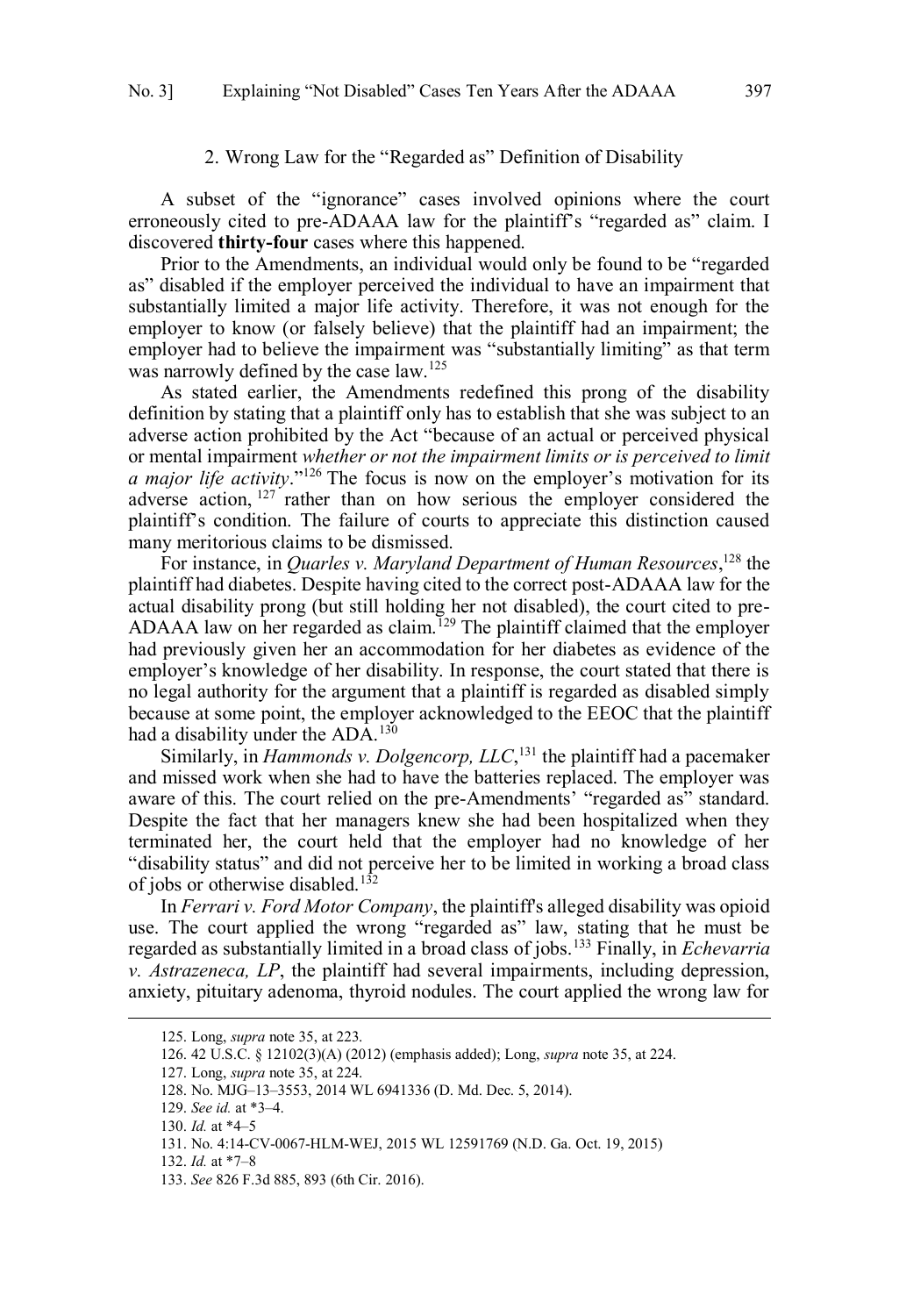<span id="page-15-0"></span> regarded as claim, and held that the employer did not regard the plaintiff as  $disahled$ <sup>134</sup>

# *B. Incompetence*

 Several cases were not well litigated by the plaintiff's attorney. To be fair, in many cases, the defendant's lawyer also cited to the incorrect law and standard. But it is unclear to me whether that was out of ignorance, incompetence, or simply trying to avoid disclosing the law that would make their case more difficult to win (at least on the question of disability). Because this study involved cases where the plaintiff lost on the disability issue, the plaintiff's attorney's incompetence was ("Ignorance"), the plaintiffs did not cite to post-ADAAA standards.<sup>135</sup> All of those cases could obviously be considered "incompetence" by the plaintiffs' lawyers because they failed to cite to the law that had been amended in favor of their clients. But in this part, I am referring to other kinds of mistakes made by plaintiffs' attorneys. Some of these mistakes included: Not specifically claiming which major life activities were limited; not identifying the plaintiff's impairment; and not explaining how that impairment substantially limited the major life activity identified. As a whole, I classify these mistakes as "pleading failures." After I discuss those general pleading failures, I will move to a specific kind of failure, which was the plaintiff's failure to use "major bodily functions" in cases where doing so would have made the disability analysis much more straightforward. obviously more damaging. As should be obvious, I assume that in the cases above

# 1. Pleading Failures

 As an initial disclaimer, in some of these cases, the court does grant the plaintiff leave to amend. Initially, I was deleting those cases. A few of them snuck through. But I subsequently realized these opinions are important, even if the plaintiff is able to successfully amend his complaint and survive a subsequent motion to dismiss. They are important because later courts will rely on their holdings regarding what constitutes a plausible pleading for claiming a disability under the ADA. There were **nineteen** cases I identified with pleading failures aside from not citing to the ADAAA at all or not using the "major bodily functions" provision, as will be discussed more below. The reader should keep in mind that this number is undoubtedly much higher if one considers the cases that were not included in the dataset because the court granted the plaintiff leave to amend.

 *District*, 136 despite the plaintiff's restrictions on walking, standing, and his needing to use a cane, the court held that he was not disabled. The mistake made by the plaintiff was that he claimed working as his major life activity rather than walking.<sup>137</sup> Relying on "working" as the major life activity was a very common As one example of a pleading failure, in *Weems v. Dallas Independent School* 

<sup>134.</sup> *See* 133 F. Supp. 2d 372, 392–93 (D. P.R. 2015).

 135. As mentioned earlier, many of the cases involved pro se plaintiffs. In total, of the 210 cases in the dataset, 59 involved pro se plaintiffs. In those cases, it is not surprising that the plaintiffs did not properly plead their claims.

 136. 260 F. Supp. 3d 719, 729 (N.D. Texas 2017).

<sup>137.</sup> *See id.* (stating that while the plaintiff mentioned walking, he never developed the argument).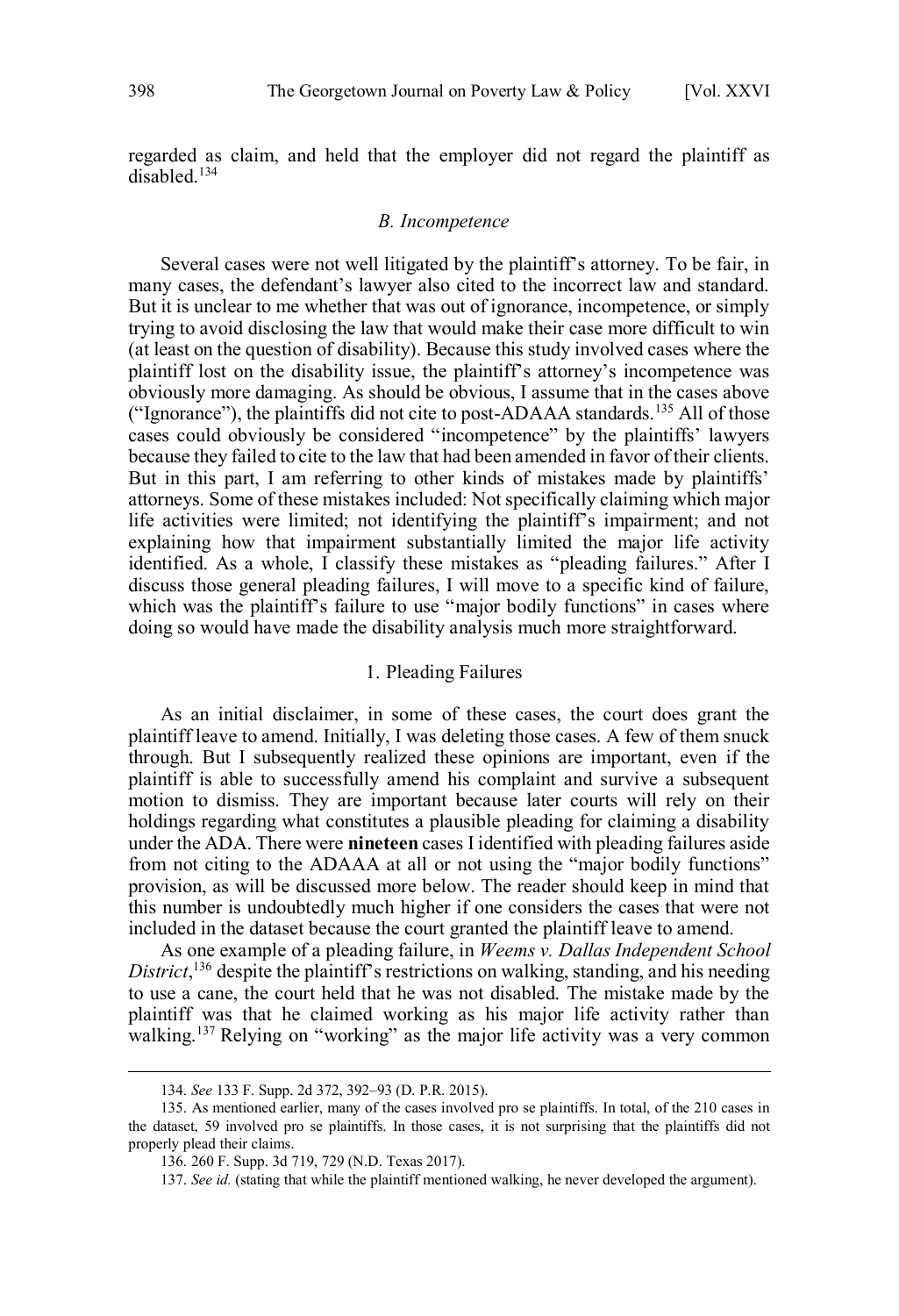mistake made by plaintiffs in these cases.<sup>138</sup> This is a mistake because working is not the most straightforward way of proving disability.<sup>139</sup>

 Some plaintiffs relied on activities that are not likely to be considered major life activities even after the ADAAA broadened that definition. For example, in Vasnaik v. Providence Health & Services–Oregon,<sup>140</sup> the plaintiff had a torn meniscus in his knee. He argued that he was substantially limited in "quickness on his feet" which the court held was not a major life activity.<sup>141</sup> Another example was *Scheidt v. Floor Covering Associates, Inc.*,<sup>142</sup> where the plaintiff was pregnant and had a 10-pound lifting restriction. Instead of arguing lifting as the major life activity that was substantially limited, she argued that her ability to reproduce and carry her pregnancy to term were substantially limited.143 Finally, in *Kelly v. New*  York State Office of Mental Health,<sup>144</sup> the plaintiff's impairments included anxiety, depression, and hypertension. She argued several major life activities, including activities that are not normally considered major life activities, such as going to church and skipping.145

"conclusory allegations" and did not specify either what their impairment was,<sup>146</sup> which major life activities it limited,<sup>147</sup> or more commonly, did not specify how Another common mistake was plaintiffs whose complaints contained only

 139. Prior to the ADAAA, proving that the plaintiff was substantially limited in the major life activity of working required the plaintiff to prove that she was substantially limited from a "broad class of jobs." *See* Sutton v. United Airlines, Inc., 527 U.S. 471 (1999). The pre-ADAAA regulations promulgated by the EEOC stated a similar rule. However, as stated by the EEOC in the Appendix to the current EEOC regulations on the definition of disability:

> The Commission has removed from the text of the regulations a discussion of the major life activity of working. This is consistent with the fact that no other major life activity receives special attention in the regulation, and with the fact that, in light of the expanded definition of disability established by the Amendments Act, this major life activity will be used in only very targeted situations.

> In most instances, an individual with a disability will be able to establish coverage by showing substantial limitation of a major life activity other than working; impairments that substantially limit a person's ability to work usually substantially limit one or more other major life activities. This will be particularly true in light of the changes made by the ADA Amendments Act.

29 C.F.R. § 1630.2 (2018), Appendix.

140. No. 3:14–cv–00027–HZ, 2015 WL 2201915, at \*8 (D. Or. May 9, 2015).

141. *Id.* 

 $\overline{a}$ 

142. No. 16-cv-5999, 2018 WL 4679582, at \*6 (N.D. Ill., Sept. 28, 2018).

143. *Id.* 

144. 200 F. Supp. 3d 378 (E.D.N.Y. 2016).

145. *Id.* at 391.

 146. *See, e.g.*, Baylets-Holsinger v. Penn. St. Univ., 2018 WL 2749629, at \*10 (M.D. Pa. May 2, 2018) (holding that plaintiff did not specify what her disability was; instead, she just claimed that she had stress and anxiety caused by the workplace). stress and anxiety caused by the workplace). 147. *See, e.g.*, Rusk v. Fidelity Brokerage Servs., LLC, No. 2:15-cv-00853-JNP, 2018 WL 3231244,

at 7–8 (D. Utah Feb. 7, 2018) (holding that plaintiff with autism did not explain how it substantially limited

 N.J. Mar, 2, 2018) (plaintiff had an injured hand, but only argued working as major life activity, which still has limitations); Ward v. City of Gadsden, No.: 4:15-CV-0865-VEH, 2017 WL 568556, at \*6 (S.D. Ga. Feb. 13, 2017) (holding that pro se plaintiff had not successfully pleaded that he was substantially limited in the major life activity of working when he was diagnosed and treated for depression after his partner died of cancer); Wiseman v. Convention Ctr. Auth. of the Metro. Gov't of Nashville & Davison Cty., No. 3:14 C 01911, 2017 WL 54922, at \*11 (M.D. Tenn., Jan. 5, 2016) (arguing working as a major life activity for arthritis in both knees rather than bending or walking). 138. *See, e.g.*, Weber v. Don Longo, Inc., No. 15–2406 (KM)(MAH), 2018 WL 1135333, at \*9 (D.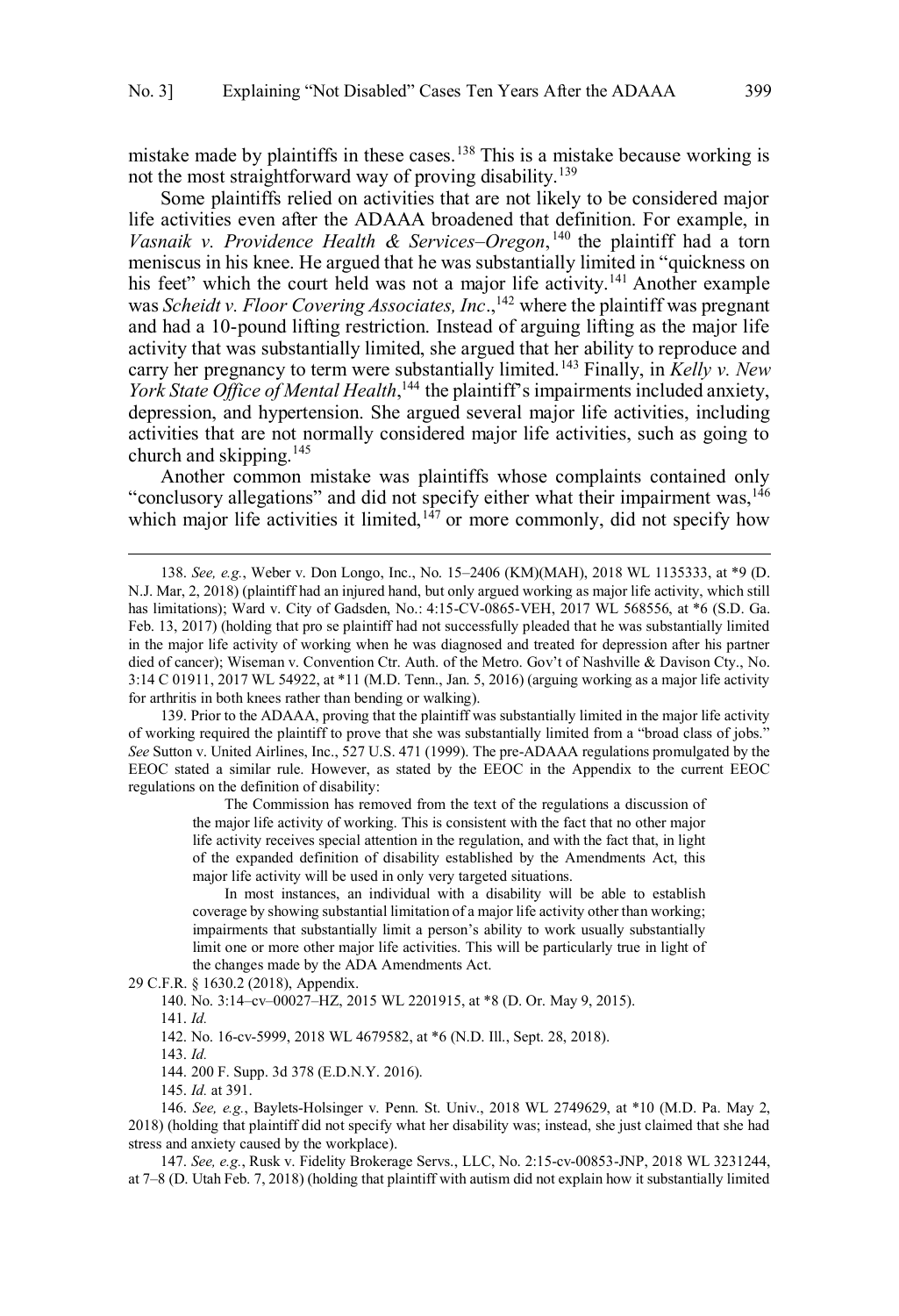<span id="page-17-0"></span>the limitations compared to most people in the general population<sup>148</sup> as required by the EEOC regulations.<sup>149</sup>

 For example, in *Crowell v. Denver Health and Hospital Authority*, 150 the plaintiff had significant injuries to her back and arm from an auto accident. The court affirmed the district court's grant of judgment as a matter of law to the employer. Even though the plaintiff testified that she could only lift five pounds and could only walk about one hundred feet without pain, the court stated that she did not do enough to show how her limitations compared to most people in the general population.<sup>151</sup>

# 2. Failure to Use "Major Bodily Functions"

 As stated above, Congress defined "major life activity" to include "major bodily functions," including "functions of the immune system, normal cell growth, and reproductive functions."<sup>152</sup> These bodily functions basically track many of the impairments that lower courts held were not disabilities under the original ADA, impairments such as: Diabetes (endocrine); HIV (immune system); cancer (normal cell growth); multiple sclerosis (neurological); high blood pressure (circulatory), digestive, bowel, bladder, neurological, brain, respiratory, circulatory, endocrine, etc.

 In fact, when the EEOC promulgated regulations under the ADA, it stated that the individualized assessment of some types of impairments will, "in virtually all cases, result in a determination of coverage . . . Given their inherent nature, these substantial limitation on a major life activity."<sup>153</sup> The Amendments provide the following examples of "predictable assessments" that should, in "virtually all cases" result in a determination of coverage—many of these are major bodily types of limitations will, as a factual matter, virtually always be found to impose a functions.

 For example, applying the principles set forth in paragraphs  $(j)(1)(i)$  through  $(ix)$  of this section, it should easily be concluded that the following types of impairments will, at a minimum, substantially limit the major life activities indicated: Deafness substantially limits hearing; blindness substantially limits seeing; an intellectual disability (formerly termed mental retardation) substantially limits brain function; partially or completely missing limbs or mobility impairments requiring the use of a wheelchair

 Conn. Sept. 29, 2016) (holding that pro se plaintiff with PTSD, anxiety, and degenerative joint disease did not adequately plead which major life activities were affected by her impairments). any major life activity); Kloth-Zanard v. Malloy, No. 3:15-cv-00124 (MPS), 2016 WL 5661977, at \*9 (D.

 148. *See, e.g.*, Vaughan v. World Changers Church Int'l, Inc., No. 1:13–CV–0746–AT, 2014 WL 4978439, at \*9 (N.D. Ga. Sept. 16, 2014) (plaintiff with lumbar sprain, muscle spasms, ankle sprain, did not do enough to compare her limitations to general population).

 149. 29 C.F.R. § 1630.2(j)(ii) (2018) ("An impairment is a disability within the meaning of this section if it substantially limits the ability of an individual to perform a major life activity as compared to most people in the general population.").

 150. 572 F. App'x 650 (10th Cir. 2014).

 151. *Id.* at 657–58.

 152. 42 U.S.C. § 12102(2)(B) (2012); Long, *supra* note 35, at 222–23.

 153. 29 C.F.R. § 1630.2(j)(3)(ii) (2018).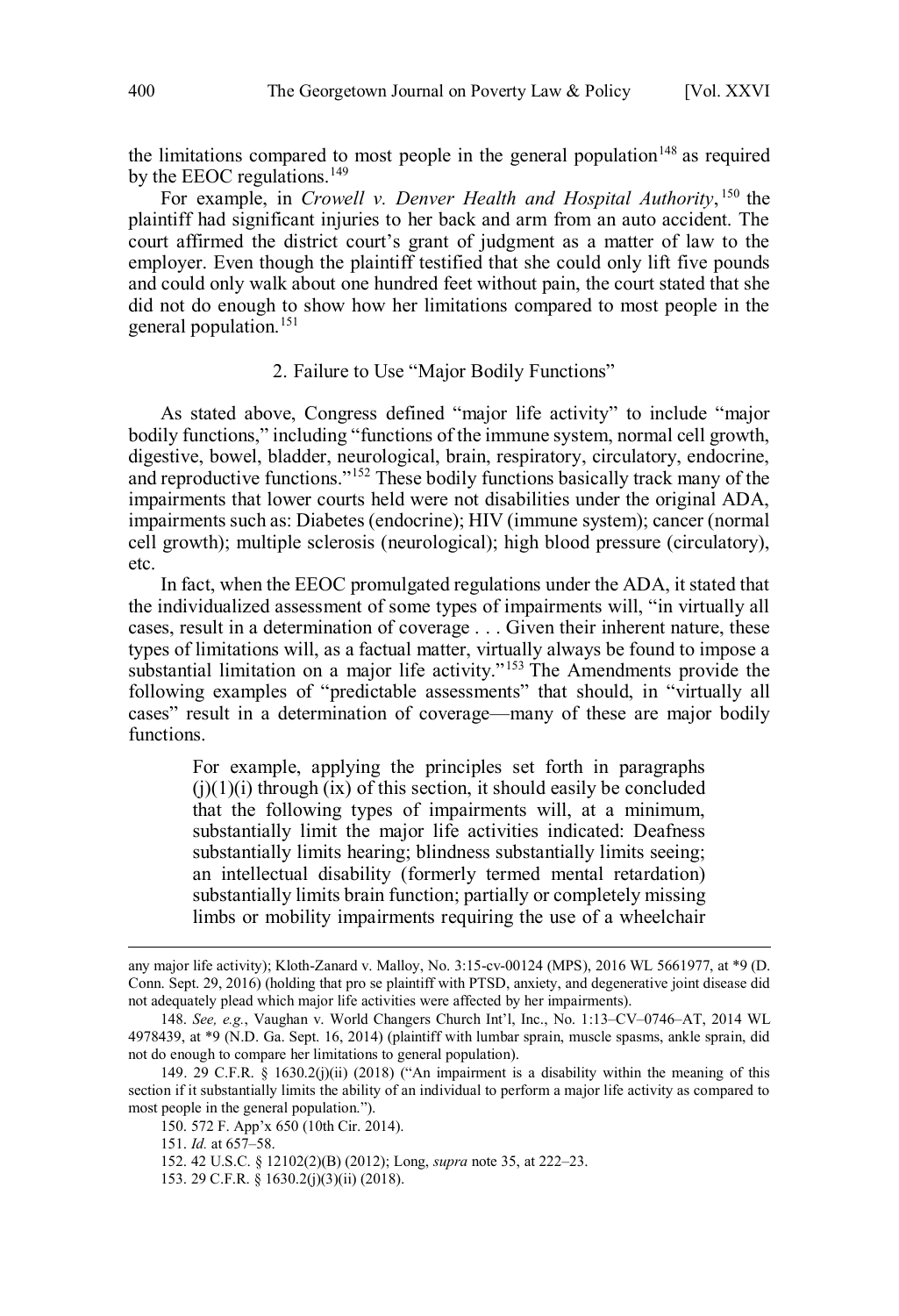substantially limit musculoskeletal function; autism substantially limits brain function; cancer substantially limits normal cell growth; cerebral palsy substantially limits brain function; diabetes substantially limits endocrine function; epilepsy substantially limits neurological function; Human Immunodeficiency Virus (HIV) infection substantially limits immune function; multiple sclerosis substantially limits neurological function; muscular dystrophy substantially limits neurological function; and major depressive disorder, bipolar disorder, post-traumatic stress substantially limit brain function.<sup>154</sup> disorder, obsessive compulsive disorder, and schizophrenia

 In many cases, it is going to be much easier to prove an actual disability by pointing to one of these major bodily functions rather than other major life activities. For instance, someone who has diabetes might, because she correctly monitors her disease through checking her blood sugar and eating properly, not be able to claim that she is substantially limited in a major life activity, if we were limited to this list of major life activities: "Caring for oneself, performing manual communicating, interacting with others, and working."<sup>155</sup> But diabetes does substantially impair a person's endocrine system. Relying on the major bodily function of the endocrine system is a much easier and more straightforward way of proving that a person with diabetes is disabled. tasks, seeing, hearing, eating, sleeping, walking, standing, sitting, reaching, lifting, bending, speaking, breathing, learning, reading, concentrating, thinking,

 I was disheartened by how often the plaintiff failed to plead that their major bodily function was substantially limited when it would have been the easiest and most straightforward method of proving their status as an individual with a disability. In total, I identified **thirty-four** cases where the plaintiffs failed to mention major bodily functions at all.<sup>156</sup>

 Using the example just discussed, diabetes, the plaintiff in *Dominelli v. North Country Academy*, had diabetes and made the mistake of not arguing that her diabetes substantially limited her endocrine system; she lost her claim.<sup>157</sup>

 In *Hardwick v. John and Mary E. Kirby Hospital*, 158 the plaintiff had a stroke, which left her with dizziness, blurred vision, and confusion. She tried to argue that her concentration was substantially limited, but the much easier route would have been to argue that her stroke affected her brain activity.<sup>159</sup>

 In *Kelly v. New York State Office of Mental Health*, 160 the plaintiff's impairments included anxiety, depression, and hypertension. She pointed to several major life activities (including going to church and skipping) but she could have more successfully argued that her mental illnesses affected her brain function

<sup>154. 29</sup> C.F.R. § 1630.2(j)(3)(iii) (2018).

 155. 29 C.F.R. § 1630.2(i)(1)(i) (2018).

 156. Again, this is in addition to all of the cases in the "ignorance" section where the plaintiffs presumably did not cite to the ADAAA at all.

 157. No. 1:16-cv-00203 (MAD/CFH), 2016 WL 6833992, at \*3 (N.D.N.Y. Nov. 18, 2016).

 158. 860 F. Supp. 2d 641 (C.D. Ill. 2012).

 159. *See id.* at 642.

 160. 200 F. Supp. 3d 378 (E.D.N.Y. 2016).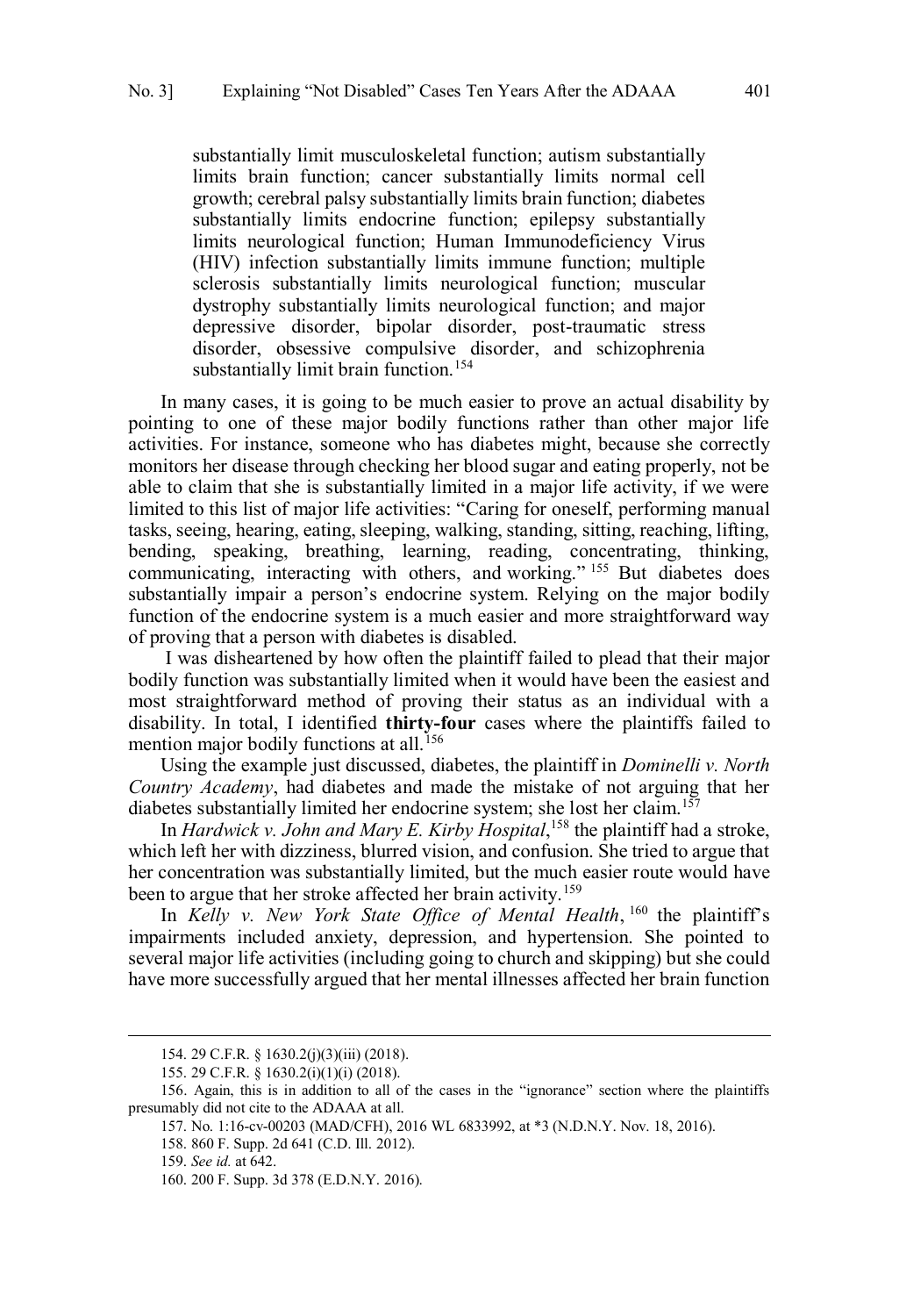<span id="page-19-0"></span>and that her hypertension affected her circulatory function.<sup>161</sup> Similarly, in *Yinger v. Postal Resort, Inc.*, <sup>162</sup> the plaintiff had a heart condition and had a pacemaker installed, which subsequently became infected. The plaintiff failed to argue that his impairment substantially limited his circulatory function.<sup>163</sup>

 Finally, there were several cases where the impairment was a mental illness such as depression, anxiety disorder, bipolar disorder, or PTSD. In all of these cases, the plaintiffs failed to allege that their mental impairment substantially limited brain function, which would have been the most straightforward method of proving disability status and surviving a motion to dismiss or a motion for summary judgment.<sup>164</sup>

# *C. Incorrectly Decided Cases by the Courts: Incompetence or Animus?*

 There were many cases where the court's legal analysis is plainly wrong, but it is not clear to me whether the errors were unintentional or whether the court was deliberately trying to dismiss the plaintiff's claims because of animus against the ADA or as a method of docket control. These errors can be broadly divided into several categories: 1) Courts that apply a long-term requirement that does not exist post-ADAAA; 2) courts that view the plaintiff in her mitigated state; 3) courts that improperly apply the major bodily functions provision and/or the provision regarding episodic impairments; and 4) courts that improperly apply the new "regarded as" provision.

# 1. Long-Term Requirement

 Recall that in *Toyota Motor Manufacturing v. Williams*165 the Court held that an impairment's impact must be "permanent or long term" to qualify as a disability.<sup>166</sup> However, in keeping with Congress's intent to broadly construe the definition of disability, the EEOC's regulations interpreting the definition of disability state: "The effects of an impairment lasting or expected to last fewer than six months can be substantially limiting within the meaning of this section."<sup>167</sup> And

 $\overline{a}$ 

167. 29 C.F.R. § 1630.2(j)(1)(ix) (2018).

 3506077, at \*5–6 (N.D.N.Y. Sept. 10, 2015) (plaintiff with uncontrolled hypertension argued that the hypertension substantially limited the major life activities of working, breathing, and sleeping, and did not argue that it substantially limited the major bodily function of the circulatory system). 161. *See id.* at 391; *see also* Boughton v. Town of Bethlehem, No. 1:13–CV–01583, 2015 WL

 162. No. 15-1106-JT, 2016 WL 3541744 (D. Kan. June 29, 2016).

 163. *See id.* at \*8.

 164. *See, e.g.*, Casanova v. Wyndham Grand Rio Mar Beach Resort & Spa, 205 F. Supp. 3d 220, 231– 32 (D. P.R. 2016) (failing to claim depression substantially limited brain function); Russell v. Phillips 66 Co., 184 F. Supp. 3d 1258, 1269 (N.D. Okla. 2016) (plaintiff suffered from anxiety and major depressive disorder but only argued sleeping and thinking as major life activities that were limited); Evola v. City of Franklin, Tenn., 18 F. Supp. 3d 935, 945 (M.D. Tenn. 2014) (plaintiff failed to claim her PTSD substantially limited her brain function).

 165. 534 U.S. 184 (2002).

 166. *Id.* at 198.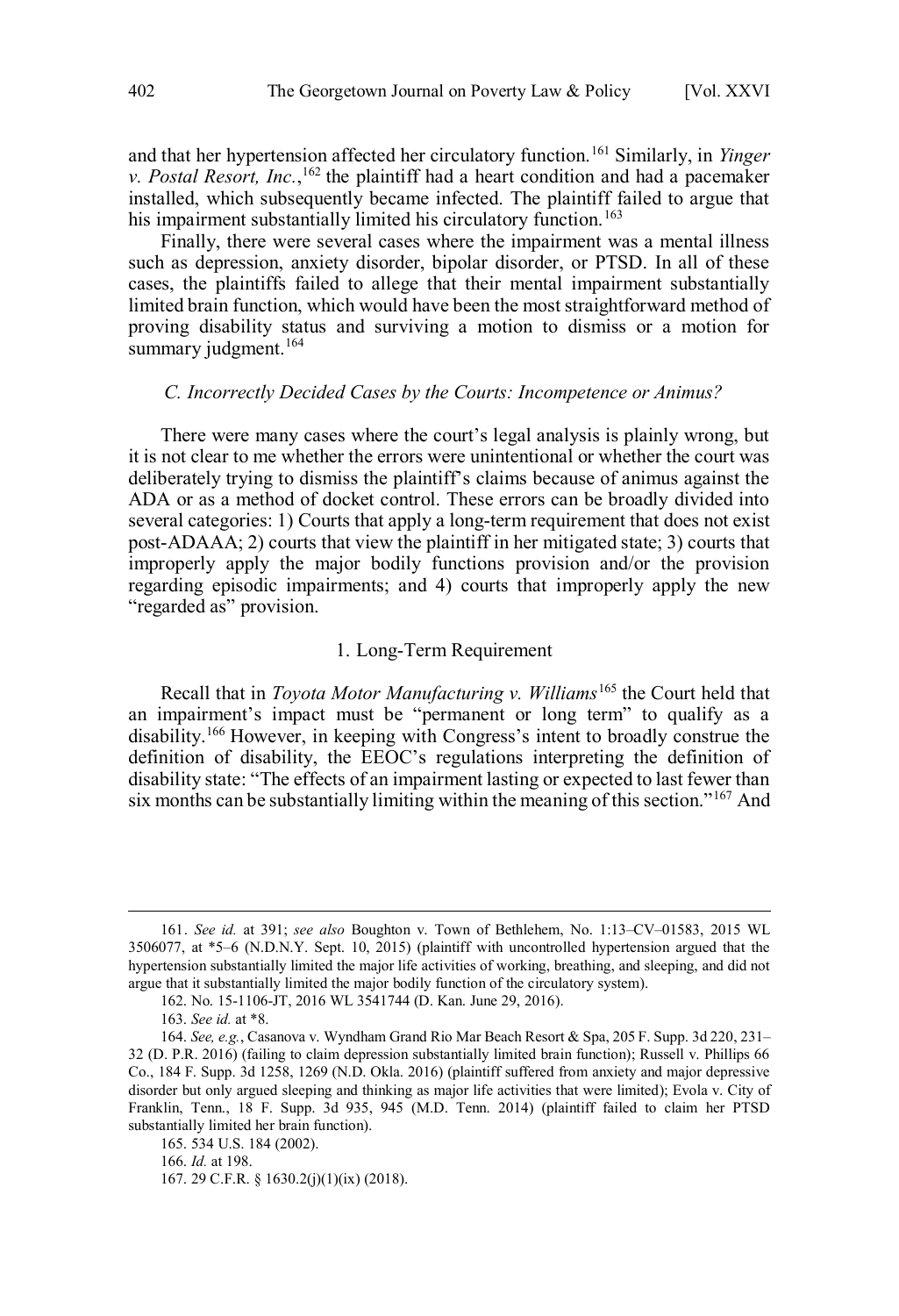yet, there were **eight** cases that held that a plaintiff did not have a disability because the impairment did not last long enough.<sup>168</sup>

 For instance, in *Koller v. Riley Riper Hollis & Colagreco*, 169 the plaintiff had ACL surgery and claimed this affected the plaintiff's ability to sleep and concentrate (but strangely, did not rely on walking). Despite citing to the correct post-ADAAA standards, the court held that the time period was too short to qualify as a disability.<sup>170</sup>

 Similarly, in *Sampson v. Methacton School District*, 171 the plaintiff had a meniscus tear in his knee. The court cited to the correct post-ADAAA law but then relied on pre-ADAAA cases, holding that the plaintiff's several months of limitation but non-permanent injury was not a disability.<sup>172</sup>

 In *Scott v. Kaneland Community School District #302*, 173 the plaintiff had severe attention deficit disorder and major depression. The court did not discuss the ADAAA interpretive standards in detail, but it did correctly list the post- ADAAA major life activities. The court then held that because his impairments were "temporary," they did not constitute disabilities.<sup>174</sup>

 In *Mastrio v. Eurest Services, Inc*., 175 the court discussed the long-term provision in more detail than some of the other courts. The plaintiff in this case had kidney stones, which led to surgery, followed by a two-month leave of absence. Despite initially citing to the correct post-ADAAA provisions, the court then inexplicably relied on a 1998 case that said that an impairment lasting fewer than seven months is too short of a time period to constitute a disability. The court stated: stated:<br>I agree ... that if the ADA was meant to protect any individual

 who suffers from some impairment substantially limiting an important life activity, regardless of the length of impairment, anyone who became ill and had to miss work for a period of time would suffer from a disability under the ADA. That result is not plausible because disability must mean something more than a mere illness. Here, the plaintiff suffered a limitation on several major life activities while he was recovering from his kidney stone operation. After that, he has not alleged any continued impairments, and, therefore, has not sufficiently alleged a disability under the ADA.<sup>176</sup>

 $\overline{a}$ 

176. *Id.* at \*1, 3–5.

 claims based on the "long-term" requirement because they were applying pre-ADAAA law, rather than 168. Keep in mind that this number does not include the many cases where courts dismissed plaintiff's analyzing the case under the Amendments.

 169. 850 F.Supp.2d 502 (E.D. Pa. 2012).

 170. *Id.* 

 171. 88 F. Supp. 3d 422 (E.D. Pa. 2015).

 172. *See id.* at 437*.* 

 173. Scott v. Kaneland Cmty. Sch. Dist. #302, 898 F. Supp. 2d 1001, 1003 (N.D. Ill. 2012).

 174. *See id.* at 1006.

 175. Mastrio v. Eurest Servs., Inc., No. 3:13-cv-00564(VLB), 2014 WL 840229 (D. Conn. March 4, 2014).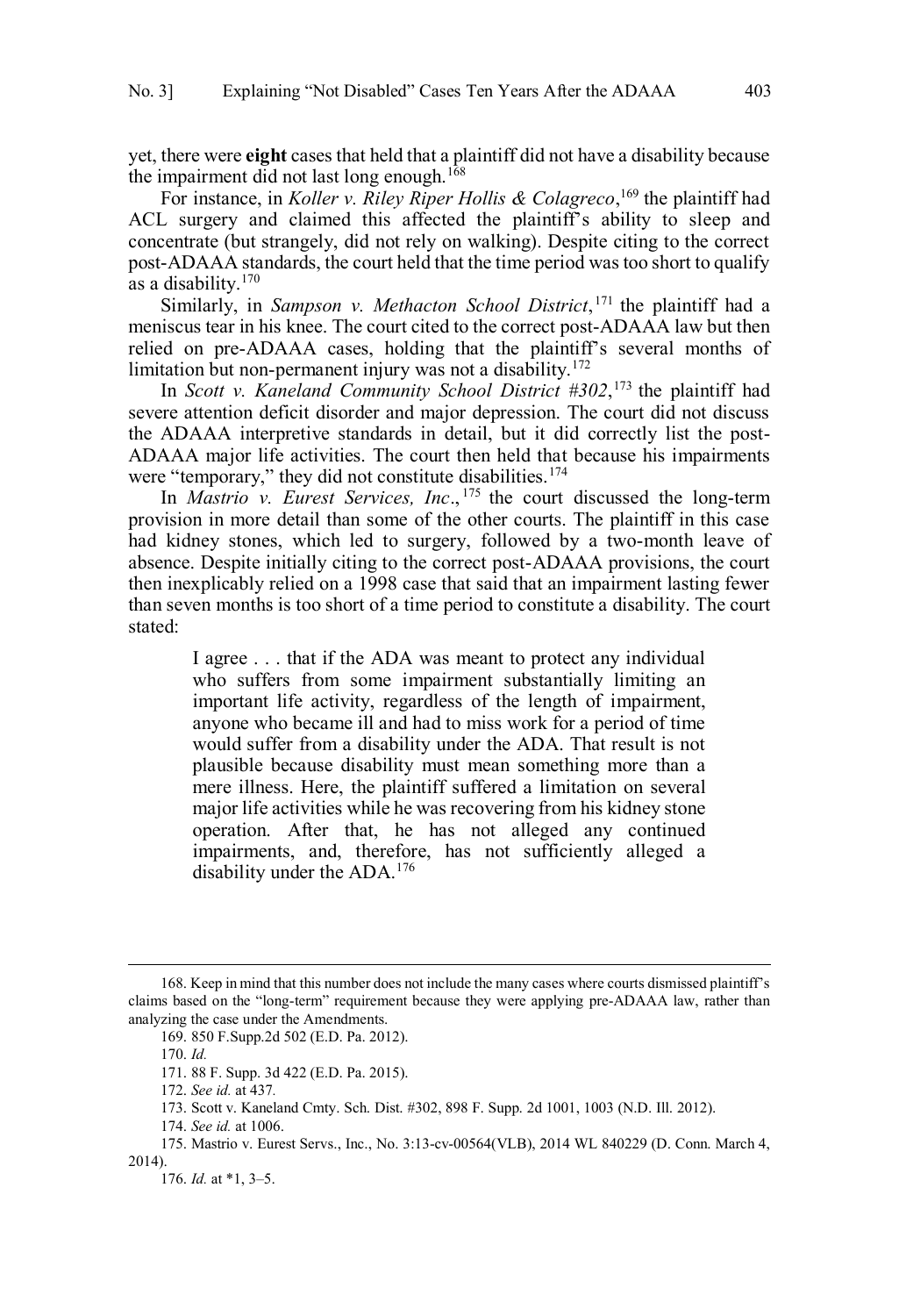<span id="page-21-0"></span> Perhaps most egregiously, in *Boutillier v. Hartford Public Schools*, 177 the plaintiff had a pulmonary embolism that led to an eleven-month leave of absence. Relying on some pre-ADAAA caselaw, the court held that this impairment was too short-term and therefore did not constitute a disability. The court also did not discuss the major bodily functions provision or the episodic provision, both of which would have improved the plaintiff's chances of proving she had a disability.178

# 2. Mitigating Measures

 Recall that, pre-ADAAA, a court was to view a plaintiff in her mitigated state when determining whether she was disabled. <sup>179</sup> Congress rejected this requirement, stating explicitly that a court should determine whether an impairment substantially limits a major life activity without regard to the ameliorative effects of mitigating measures.180 And yet, there were **eight** cases I found where the court erroneously considered the plaintiff's mitigating measures when determining whether he was disabled.

For instance, in *DeBacker v. City of Moline*,<sup>181</sup> the plaintiff had depression, used the rule in *Sutton* that required courts to look at the individual in their mitigated state, and held that, because the plaintiff's medication allegedly ameliorated the effects of his depression, he was not disabled.<sup>182</sup> anxiety, and hypothyroidism. With regard to his depression, the court erroneously

 Similarly, in *Smart v. Dekalb County, Georgia*, 183 the plaintiff had glaucoma function. The court stated that with respect to his hypertension, despite the fact that there were some very high readings that fluctuated greatly, since he had been taking medication to control his hypertension, he was not limited in any major life and hypertension, and alleged substantial limitations on seeing and his circulatory activity.184

 There were two cases addressing monocular vision. In *Wilson v. Dollar General Corp.*,<sup>185</sup> despite citing to correct post-ADAAA law, the court cited to one of the *Sutton*-trilogy of cases, *Albertson's, Inc. v. Kirkingburg*, 186 for the ability to develop coping mechanisms to ameliorate the effects of monocular vision. The court then held that the ability of the plaintiff to compensate for monocular vision must be considered.187 Similarly, in *Cooney v. Barry School of*  Law,<sup>188</sup> the plaintiff had monocular vision because of an eye implant that became proposition that monocular vision is not always a disability because of the brain's

<sup>177.</sup> Boutillier v. Hartford Pub. Schs., 221 F. Supp. 3d 255 (D. Conn. 2016).

 178. *See id.* at 273–74.

 179. *See* Sutton v. United Airlines, Inc., 527 U.S. 471, 472 (1999).

 180. *See* 42 U.S.C. § 12102(4)(E)(i) (2012).

 181. DeBacker v. City of Moline, 78 F. Supp. 3d 916, 924 (C.D. Ill. 2015).

 182. *See id.* 

 183. Smart v. DeKalb Cty., Ga., No. 1:16-cv-826-WSD, 2018 WL 1089677 (N.D. Ga. Feb. 26, 2018).

 184. *See id.* at \*7–8.

 185. Wilson v. Dollar Gen. Corp., 122 F. Supp. 3d 460, 465 (W.D. Va. 2015).

 186. Albertson's, Inc. v. Kirkingburg, 527 U.S. 555, 555–56 (1999).

 187. *See Wilson*, 122 F. Supp.3d at 465.

 188. Cooney v. Barry Sch. of L., No. 6:14-cv-106-Orl-22krs, 2016 WL 7130941, at \*4–5 (M.D. Fla. March 9, 2016).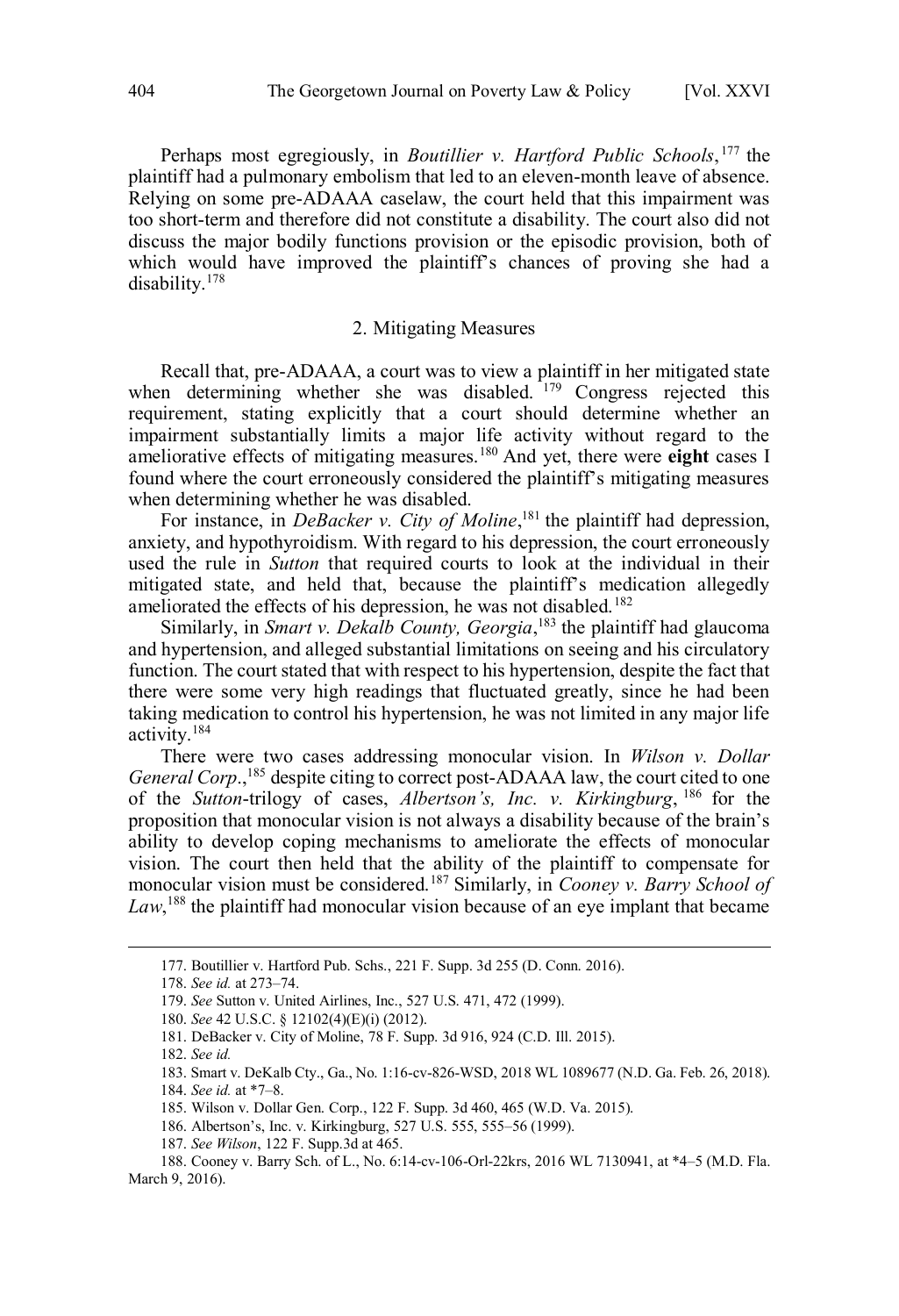<span id="page-22-0"></span> disengaged. The court made several errors, including citing to pre-ADAAA law, and not considering whether the plaintiff was substantially limited in the major life activity of seeing (the court only considered reading as the major life activity). Most relevant here, the court also cited to the pre-ADAAA mitigating measures rule in holding that the plaintiff was not disabled. The court stated: "The death knell to Plaintiff's claim of having a disability is the extent that his impairment can be corrected."<sup>189</sup>

Finally, and remarkably, in *Weaving v. City of Hillsboro*,<sup>190</sup> the plaintiff had attention deficit and hyperactivity disorder (ADHD). The court overturned a jury verdict in the plaintiff's favor on the issue of disability. The court stated that the plaintiff had developed compensatory mechanisms to overcome his ADHD, so therefore, he was not disabled.<sup>191</sup>

# 3. Improper Application of Major Bodily Functions Provision and/or Episodic Provision

 Above I discussed cases where the plaintiff failed to rely on the "major bodily functions" provision even when it would have been the most straightforward way of establishing that she had a disability.<sup>192</sup> But sometimes, the plaintiff does correctly rely on this provision, and the court incorrectly concludes that it does not apply or that the plaintiff still cannot establish a substantial limitation on the major courts is the provision regarding "episodic" or "in remission" impairments. As discussed earlier, the Amendments state that if an impairment is substantially limiting when it is active, it is still considered substantially limiting even when in remission.<sup>193</sup> Some of the cases below improperly apply this provision. bodily function. Another provision that is sometimes misinterpreted or ignored by

 In total in this category, there were **six** cases. Note, however, that this category does not include cases where the plaintiff failed to explicitly plead that the impairment substantially limited a major bodily function or was episodic in nature. Presumably, in some of those cases, the court would have been aware that the plaintiff was bypassing a simpler way of establishing that she had a disability. Given that some of those plaintiffs were proceeding pro se, the failure of the court to apply the correct law is troubling.

 In *Rader v. Upper Cumberland Human Resource Agency*, 194 the plaintiff had colitis and diverticulitis. Despite the fact that the plaintiff correctly cited to the "major bodily function" provision (digestive and bowel systems) and the episodic provision, and argued that flare-ups of his impairments periodically prevented him from working because of the effect on his digestive and bowel functions, the court dismissed his claim. The court relied on the plaintiff's doctor's colonoscopy and said that it only revealed "mild diverticulosis" and that the doctor stated that the plaintiff's condition did not render him unable to perform the functions of his job. The plaintiff argued that it was unfair to allow the doctor to make legal conclusions

 $\overline{a}$ 

191. *Id.* at 1112.

<sup>189.</sup> *Id.* at \*5.

 190. Weaving v. City of Hillsboro, 763 F.3d 1106 (9th Cir. 2014).

 192. *See supra* Section III.B.2.

 193. *See* 42 U.S.C. § 12102(4)(D) (2012); Long, *supra* note 35, at 221.

 194. 171 F. Supp. 3d 751, 758–59 (M.D. Tenn. 2016).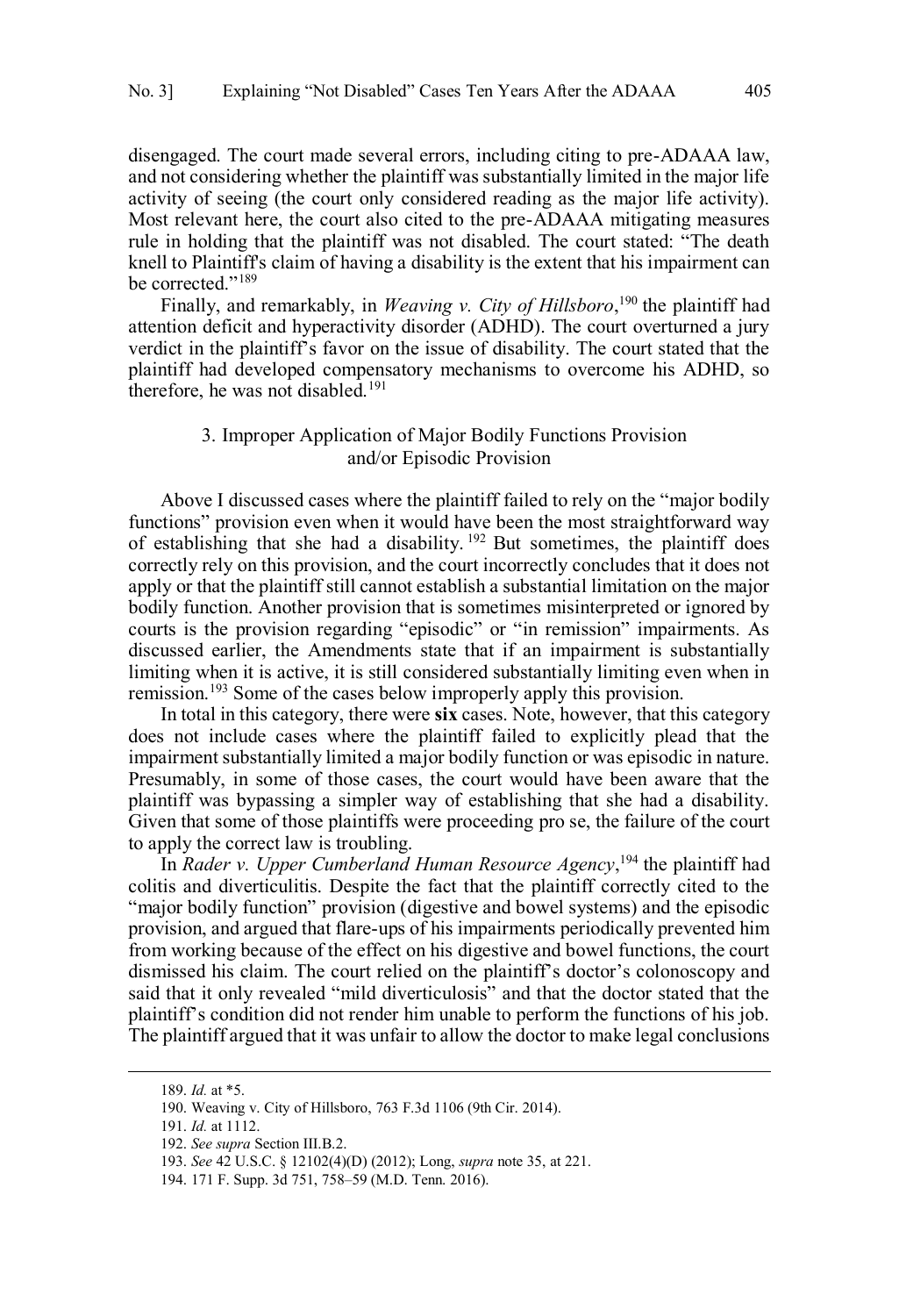(and the legal conclusion about his ability to perform his job is completely irrelevant to the limitation of any major bodily functions) but the court disagreed, stating that apart from incapacitating pain, the plaintiff offered no evidence that he was substantially limited in any major life activities, including major bodily functions<sup>195</sup>

 In another troubling case, *Marquez v. Glendale Union High School District*, 196 the plaintiff had brain cancer. The court acknowledged the major bodily functions provision and the regulations that state that cancer will virtually always be limit normal cell growth.<sup>197</sup> But the court nevertheless held that the plaintiff's complaint failed to identify what "substantial" life activities her brain tumor limited. The court stated: "Plaintiff has not indicated whether she experiences any symptoms from her brain tumor, or alleged that such symptoms impact her ability to work."<sup>198</sup> In short, despite citing to the "major bodily functions" provision, the court appears to have completely ignored it in its analysis.

 By far, the most troubling case in this category was *Scavetta v. Dillon Companies, Inc*. 199 In this case, the plaintiff had rheumatoid arthritis (RA), and the jury on the major bodily functions provision (the plaintiff was arguing that her RA substantially limited her immune and musculoskeletal functions) and only instructed the jury on manual tasks, walking, standing, or working as major life activities. The court correctly noted that RA is listed in the appendix to the regulations as affecting musculoskeletal functions.<sup>200</sup> At trial, the testimony by plaintiff's doctor described RA as an auto-immune disorder and explained how the disease attacks the joints, causing pain, stiffness, swelling and fatigue. But the court stated that doctor's testimony was more about the general progression of the disease and not specific to the plaintiff (although there is no indication that the doctor testified that the plaintiff's RA did not comport with the usual progression of the disease). Affirming the lower court's jury instruction, the Tenth Circuit on her daily activities and not on how her RA affected her major bodily functions (immune system and musculoskeletal system). $^{201}$  What the court seemed to miss, however, is that she obviously could not testify to what was happening inside her body (she's not a doctor); she could only testify as to how her RA limited her daily activities. But the entire point of the addition of the major bodily functions provision (along with the episodic provision) was to allow plaintiffs to prove disability even when they cannot point to a visible or tangible manifestation of when the case went to trial, the trial court refused the plaintiff's request to instruct noted that the plaintiff's testimony was more individualized, but she only focused their impairments.

<sup>195.</sup> *See id.* 

 196. No. CV-16-03351-PHX-JAT, 2018 WL 4899603 (D. Ariz. Oct. 9, 2018).

 197. *Id.* at \*14–15; *see* 29 C.F.R. § 1630.2(j)(3)(iii) (2018).

 198. *Marquez*, No. CV-16-03351-PHX-JAT, 2018 WL 4899603, at \*14–15.

 199. 569 F. App'x 622, 623–26 (10th Cir. 2014).

 200. *See* 29 C.F.R. § 1630.2(i) (2018) ("The link between particular impairments and various major bodily functions should not be difficult to identify. Because impairments, by definition, affect the functioning of body systems, they will generally affect major bodily functions. For example, . . . rheumatoid arthritis affects musculoskeletal functions.").

 201. *See Scavetta*, 569 F. App'x at 623–26.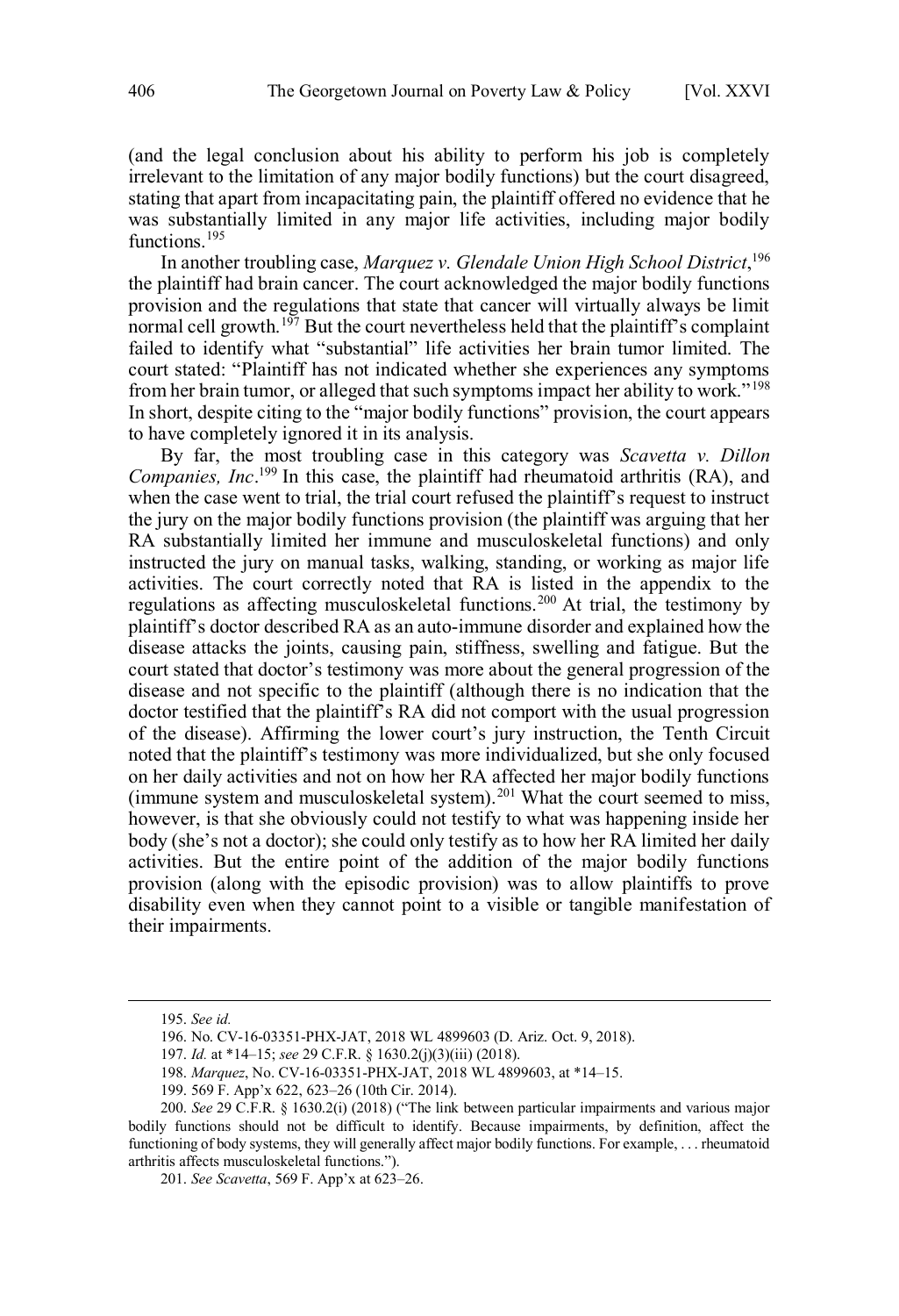# 4. Applied Regarded as Claim Incorrectly

<span id="page-24-0"></span> As discussed earlier, the original language of the regarded as prong provided that an individual was only regarded as disabled "if the defendant regarded him as having 'such an impairment,' i.e., an impairment that substantially limits a major life activity."<sup>202</sup> Because of this language, courts concluded that an ADA plaintiff had to do more than show that a defendant based an adverse decision on the plaintiff's impairment. The plaintiff also had to establish that a defendant mistakenly believed that the plaintiff's impairment substantially limited a major life activity of the plaintiff.<sup>203</sup>

 The ADAAA changed this significantly by stating that a plaintiff only has to establish that she was subject to an adverse action prohibited by the Act "because of an actual or perceived physical or mental impairment *whether or not the impairment limits or is perceived to limit a major life activity*." 204 Earlier, I discussed cases where courts were seemingly unaware that this change to the regarded as prong was made. In this section, I am discussing cases where the court cites to the correct post-ADAAA regarded as rule, but then applies it incorrectly. In some of these cases, courts are still looking for the substantiality of the impairments, despite the italicized language in the amended provision quoted above.

 But in some of these cases, the court is erroneously applying an exception to regarded as coverage—the transitory and minor exception. The transitory and minor exception states that the "regarded as" provision does not "apply to impairments that are transitory and minor" and a transitory impairment is defined as an "impairment with an actual or expected duration of 6 months or less."<sup>205</sup> The regulations implementing the ADA provide that:

 *"regarded as" prong.* It may be a defense to a charge of discrimination by an individual claiming coverage under the "regarded as" prong of the definition of disability that the impairment is (in the case of an actual impairment) or would be (in the case of a perceived impairment) "transitory and minor." To establish this defense, a covered entity must demonstrate that the impairment is *both* "transitory" and "minor." Whether the determined objectively. A covered entity may not defeat that it subjectively believed the impairment was transitory and minor; rather, the covered entity must demonstrate that the impairment is (in the case of an actual impairment) or would be (in the case of a perceived impairment) *both* transitory and minor. *Claims based on transitory and minor impairments under the*  impairment at issue is or would be "transitory and minor" is to be "regarded as" coverage of an individual simply by demonstrating

<sup>202.</sup> Long, *supra* note 35, at 223.

 203. *See* Long, *supra* note 35, at 223.

 204. 42 U.S.C. § 12102(3) (2012) (emphasis added).

 205. 42 U.S.C. § 12102(3)(B) (2012).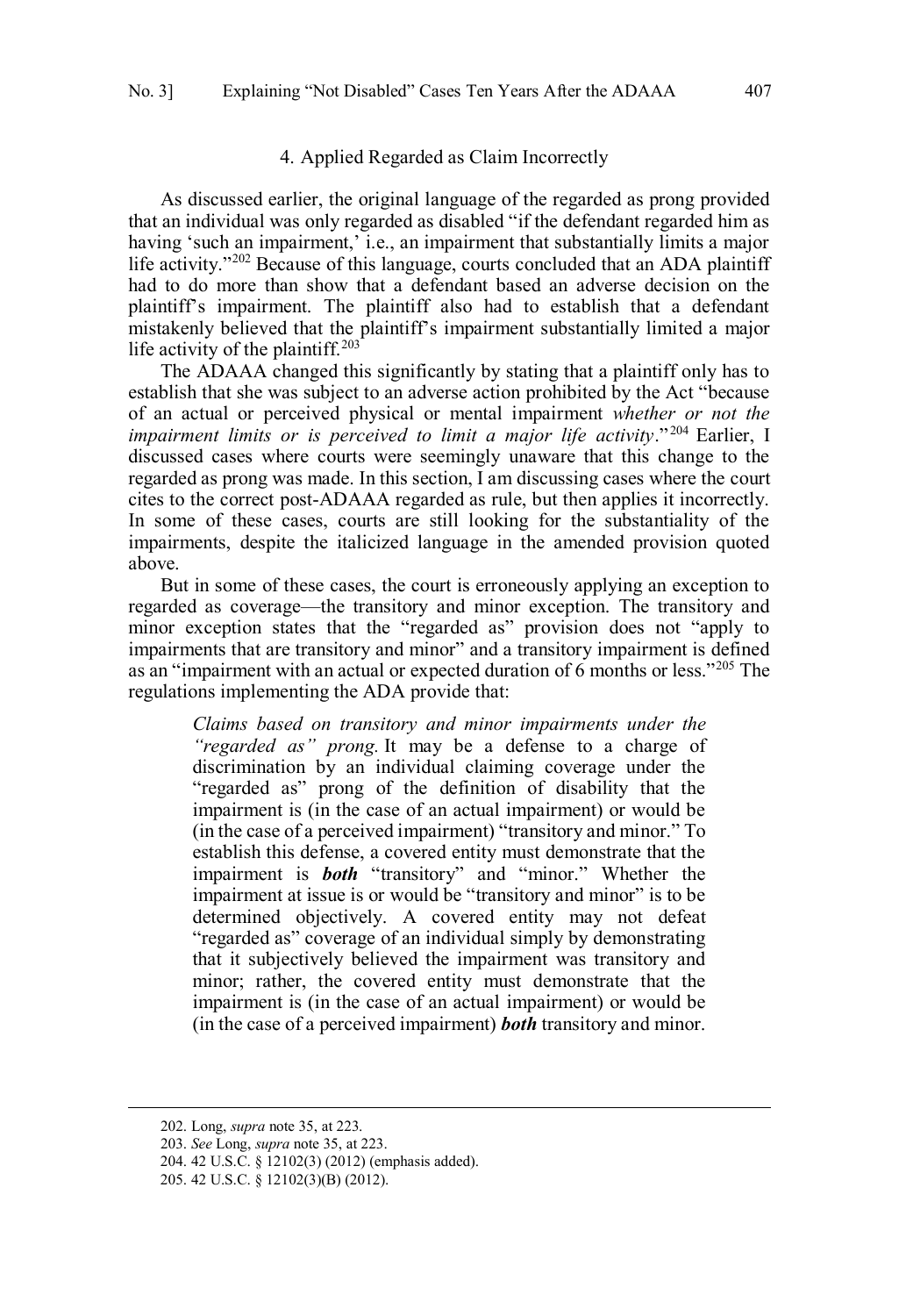For purposes of this section, "transitory" is defined as lasting or expected to last six months or less.<sup>206</sup>

 A common mistake when applying the transitory and minor exception is that courts only apply the transitory prong and not the minor prong. Some of the cases below address this mistake.

 Addressing the first mistake first, in *Welch v. Level 3 Communications, LLC*, 207 the plaintiff had multiple sclerosis (MS) and suffered from seizures. The court cited to the correct law but then stated that the employer knew about the plaintiff's MS and her seizures, but was not aware about problems these impairments caused with sleeping, headaches, hearing, and exhaustion. This appears to be looking to the severity of the impairments—whether they substantially limited major life activities. Inexplicably, the court also pointed out that the plaintiff did not need other accommodations besides getting to work (because she couldn't drive after her seizure).<sup>208</sup> The court stated that the employer

> certainly knew that she needed to work from home and had a driving restriction because of her MS and seizure disorder. However, Plaintiff cannot show that [her employer regarded her as disabled] . . . merely by pointing to that portion of the record in which [the employer] admitted that [it] was aware of [plaintiff's] medical restrictions and modified [plaintiff's] responsibilities based on them.<sup>209</sup>

 The fact that the employer recognized that the employee had MS and a seizure disorder, and then took an adverse employment action because of those impairments is enough to establish liability. The court clearly reached the wrong result in this case.

 The court in *Jordan v. City of Union City*, 210 was fairly explicit about its hostility to the new "regarded as" rule: "The puzzling result is that plaintiffs are now entitled to protection under the ADA without evidence that they are 'disabled' or that an employer regarded them as such. It is enough that an employer took some adverse employment action because of some impairment, whether real or imagined, no matter how insubstantial."<sup>211</sup> Despite the decision-maker in this case stating "You've got some anxiety issues that you need to deal with . . . It's not going to be here," the court stated that plaintiff cannot prove that the decisionmaker had knowledge of his anxiety.<sup>212</sup>

 The rest of the cases discussed below address the misuse of the transitory and minor exception to the regarded as prong. For instance, in *Randall v. United* 

<sup>206. 29</sup> C.F.R. § 1630.15(f) (2018) (emphasis added).

 207. *See* No. 15-1338, 2017 WL 2306443 (E.D. Mich. May 26, 2017).

<sup>208.</sup> *See id.* at \*5. The inquiry into what accommodations an employee needs has nothing to do with the definition of disability.

 209.Welch, 2017 WL 2306443, at \*5 (citing to pre-ADAAA cases).

 210. *See* No. 1:13-CV-2960-AT-JFK, 2014 WL 12546919, at \*7–9 (N.D. Ga. Dec. 17, 2014).

 211. *Id.* (citing Jennings v. Dow Corning Corp*.*, 2013 U.S. Dist. LEXIS 66803, at \*22–23 (E.D. Mich. May 10, 2013)).

 212. *Id.* Fortunately, this case was reversed on appeal, Jordan v. City of Union City, Ga*.*, 94 F. Supp. 3d 1328, 1336–37 (N.D. Ga. 2015).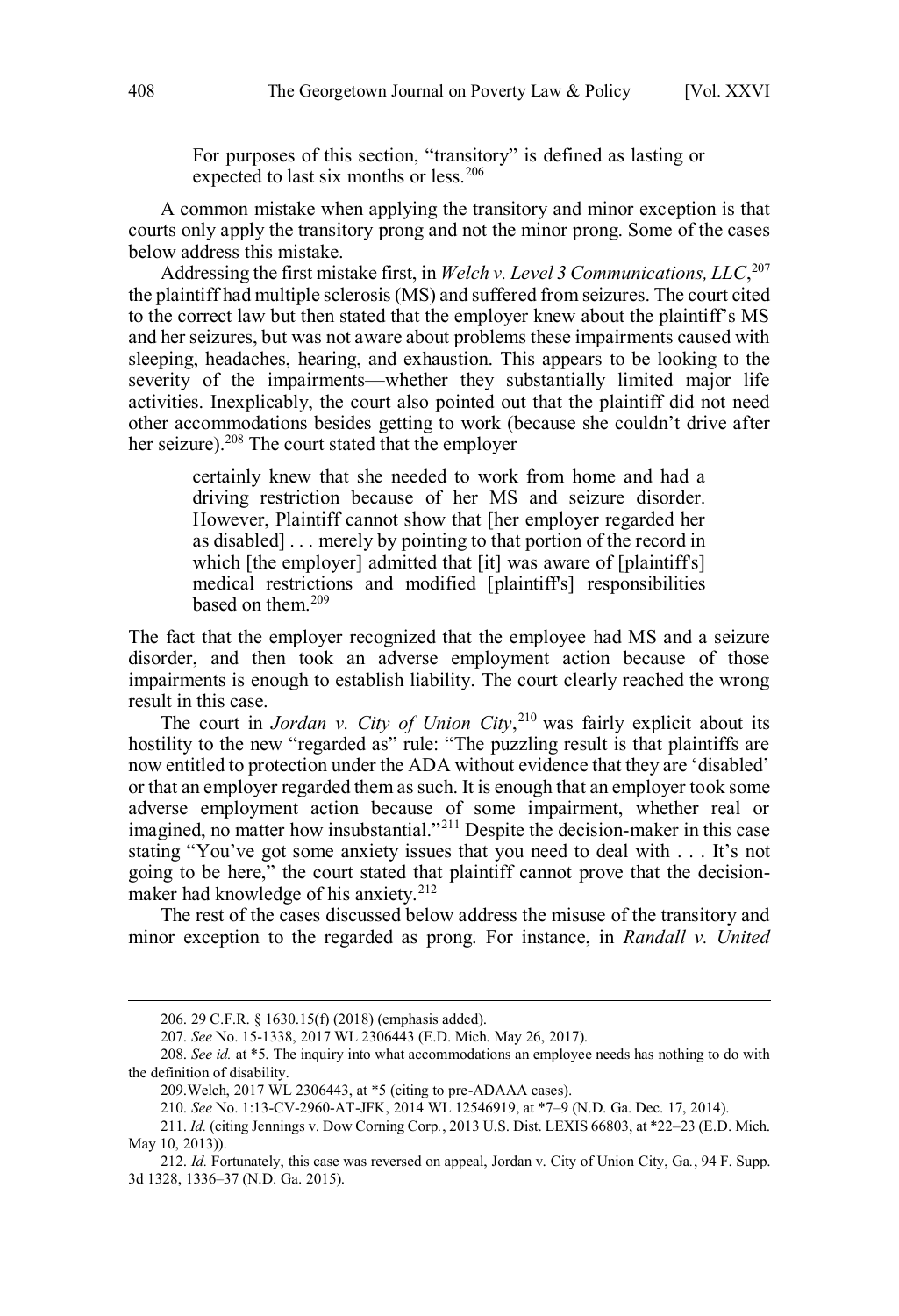<span id="page-26-0"></span>*Petroleum Transports, Inc.*,<sup>213</sup> the plaintiff had a seizure disorder that prevented him from driving so he requested an accommodation to allow him to work from home. The court did not cite to the new regarded as rule, but then inexplicably cited to the transitory and minor exception.<sup>214</sup> The plaintiff pointed to emails that demonstrated that human resources knew that he had a medical condition that prevented him from driving for six months, but the court held that this was a transitory impairment without every addressing the minor prong of the defense.<sup>215</sup> A seizure disorder is not "minor" under any definition of that word.

Similarly, in *Eshleman v. Patrick Industries, Inc.*,<sup>216</sup> the plaintiff had surgery to remove a nodule on his lung, which resulted in a two-month leave, followed by an additional leave of absence to recover from a severe upper respiratory infection. The court applied the correct rule but stated that the complaint lacked proof that removing a nodule on his lung was not transitory and minor. The court stated:

 clearly lacks factual allegations that his impairment could be long-term or could substantially limit the nature of his condition. Nowhere in his complaint does Mr. Eshleman allege that Patrick Industries thought his impairment was anything other than a one-time surgery and a one-time severe upper respiratory infection  $\ldots$ <sup>217</sup> Mr. Eshleman provides numerous conclusory statements but

 Again, it is unclear to me how needing surgery to remove a nodule on one's lung is a "minor" impairment.

#### IV. IMPLICATIONS AND FUTURE RESEARCH

 So what do we make of all of this? If these cases had been decided in the first five years after the Amendments were passed, I would likely attribute the mistakes to a simple unawareness of or confusion about a new law. But these are cases decided in the second five years (2014–2018) after the Amendments went into effect on January 1, 2009. It is both interesting and troubling to compare my research from the first five years after the Amendments with this project. As stated earlier, my conclusion after reviewing the cases from 2009<sup>218</sup>–2013 was that the courts arrived at the right result on the issue of whether the plaintiff had a disability in almost all of the cases, with only a handful or so cases that were incorrectly decided.<sup>219</sup> In this project, the number of incorrectly decided cases tops 200.

 I draw two tentative conclusions from all of this. First, more education is needed. And second, if this trend of incorrectly decided cases continues, we might be headed towards another "backlash" against the ADA. I will discuss each of

<sup>213.</sup> *See* 131 F. Supp. 3d 566 (W.D. La. 2015).

 214. *See id.* at 572. This exception did not exist in the pre-ADAAA regarded as definition.

 215. *See Randall*, 131 F. Supp. 3d at 572.

 216. No. 17-4427, 2018 WL 3219497 (E.D. Pa., July 2, 2018).

 217. *Id.* at \*4.

 218. Keep in mind that the Amendments did not apply retroactively, so even though they went into effect on January 1, 2009, the facts leading to the alleged ADA violation would have to have occurred after January 1, 2009 in order for the Amendments to be applicable. This means that we did not see many cases decided under the Amendments in 2009.

 219. Porter, *Backlash*, *supra* note 2, at 41–46.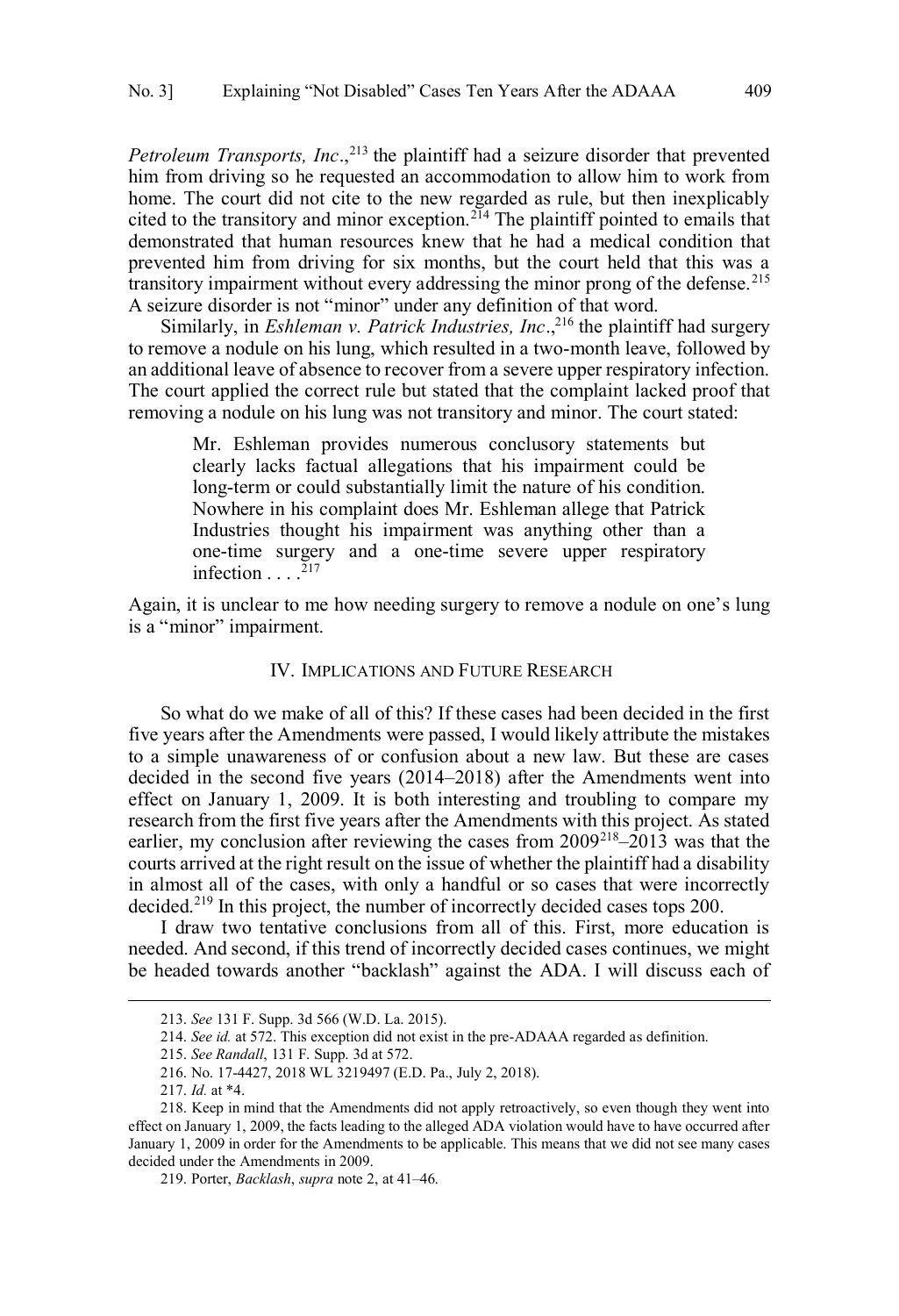<span id="page-27-0"></span> these tentative conclusions before turning to additional research that might be helpful in exploring this issue.

# *A. More Education Is Needed*

The number of cases<sup>220</sup> where the courts seemed to be unaware that the  $ADA$  was amended was both the most shocking, but perhaps also the easiest problem to fix. Judges needed to be educated on this not-so-new law. To the extent that federal judges attend conferences where they learn about substantive updates in the law, an update on the broadened definition of disability under the ADA as amended should be included.

Education also needs to reach plaintiffs' lawyers and judicial clerks.<sup>221</sup> The latter group (and soon-to-be plaintiffs' lawyers) could be reached by increasing the number of students who learn about disability law while in law school. Students will generally learn about the ADA in an Employment Discrimination course, possibly in a survey-type Employment Law (or Work Law) course, and of course in a stand-alone Disability Law course. In 2013, I surveyed which labor and employment law courses schools across the country were offering.<sup>222</sup> Most schools offer a general Employment Law course;  $223$  however, these courses are often "survey" courses, covering all of the law regarding the workplace. Therefore, these courses are unlikely to dive deeply into the ADA, if they cover it at all. Most schools also offer an Employment Discrimination course. <sup>224</sup> When I teach Employment Discrimination, I spend three or four ninety-minute classes on the ADA. This is enough time to cover the basics, including the definition of disability, but I am not sure whether this coverage would be enough for my students to become good plaintiffs' lawyers who do not make some of the mistakes mentioned above. Finally, I also surveyed how many schools offered a stand-alone course on Disability Law—that number was seventy-four.<sup>225</sup> Although this is a decent number of schools, it is unclear how often these courses are being offered,<sup>226</sup> and of course, it is unclear how many students take these courses. Improving these numbers would help towards educating future judicial clerks and future plaintiffs' lawyers so they do not make some of the mistakes identified above (especially failing to realize that the ADA was ever amended).

 As for educating plaintiffs' lawyers who are not fresh out of law school, we need to do better. We should have more programming on disability law at conferences and CLE events that plaintiffs' attorneys attend. There is also interesting work being done by Professors Marcy Karin, Kevin Barry, and some

 total cases where the courts did not mention or cite to the amended ADA at all. 220. In total, between the actual disability prong and the regarded as prong, there were **eighty-eight** 

 221 . Reaching judicial clerks is important because judicial clerks write bench memorandums educating their judges on the issues and the law of a case, and often write the initial draft of the opinion.

 222. Nicole Buonocore Porter, *A Proposal to Improve the Workplace Law Curriculum from a Corporate Compliance Perspective*, 58 ST. LOUIS U. L. J. 155, 157 (2013).

 223. *Id.* at 158 (noting that, of the 195 law schools surveyed, 169 offered an Employment Law course). 224. *Id.* (noting that, of the 195 law schools surveyed, 159 offered an Employment Discrimination Law course).

 225. *Id.* at 159 (noting that seventy-four schools offered a stand-alone Disability Law course).

 226. For instance, in times of declining law school enrollment and shrinking faculties, electives such as Disability Law might be offered every other year at most.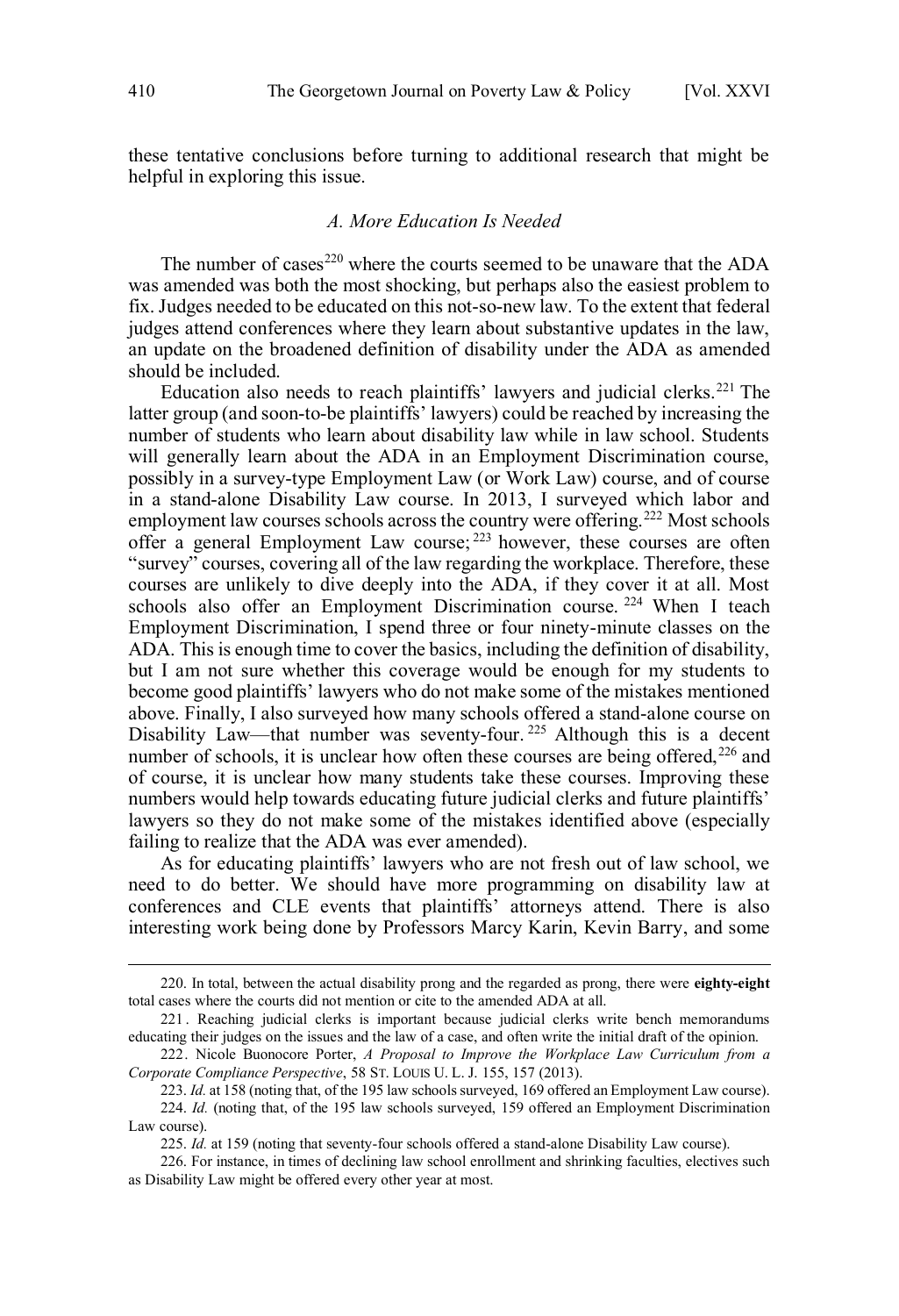<span id="page-28-0"></span> others to help educate plaintiffs' attorneys. First, in 2013, they wrote an article highlighting some of the pleading problems I have identified here, and providing plaintiffs' attorneys with a roadmap of how to properly plead the disability issue in ADA cases.227 They are also working on a new initiative, *The ADA Project*, which is an online repository of information to assist plaintiffs' lawyers and people with disabilities bringing ADA claims, to learn about the legislative history of the ADA and ADAAA, and to stay up to date on emerging areas of the law.<sup>228</sup> This is an important step in the right direction.

## *B. Another Backlash?*

 Because the cases in the second five years contained more mistakes than the cases in the first five years, it is hard not to see this as a negative trend towards more plaintiffs having their cases kicked on the issue of whether they fall into the ADA's protected class. Even though most of the cases I researched survived on because the Amendments and implementing regulations specify that this issue entities complied with the statute rather than whether plaintiffs fall into the the disability issue (766 out of 976), the results were still troubling and frustrating should not demand extensive analysis and the focus should be on whether covered protected class.229

 Furthermore, there were some cases where the evidence that the employer had violated the statute was very clear; thus, the holding on the question of coverage is even more troubling because, if the court had correctly decided the disability issue, the plaintiff's claim would have survived.<sup>230</sup> On the other side, if courts determined disability coverage serve to needlessly complicate and even corrupt the body of post-ADAAA case law. One of the things I discovered in reading these cases is that courts were reluctant to rely on the statute and regulations alone. In fact, when searching for relevant case law, the courts often relied on pre-ADAAA opinions discussing similar facts, even though those opinions are arguably overruled by that the plaintiff's claim failed on the merits, their mistaken conclusions regarding

 LAB. & EMP. L. J. 1, 3 (2013). 227. Kevin Barry, Brian East & Marcy Karin, *Pleading Disability After the ADAAA*, 31 HOFSTRA

 228. *See* THE ADA PROJECT, [http://www.adalawproject.org](http://www.adalawproject.org/) (last visited Apr. 21, 2019)*.* 

 229. *See* 29 C.F.R. § 1630.2(j)(1)(iii) (2018) ("The primary object of attention in cases brought under the ADA should be whether covered entities have complied with their obligations and whether discrimination has occurred, not whether an individual's impairment substantially limits a major life activity. Accordingly, the threshold issue of whether an impairment 'substantially limits' a major life activity should not demand extensive analysis.")

 230. *See, e.g.*, Fritz v. United Parcel Serv., Inc., No. 15-9178-JWL 2016 WL 4565692, at \*7–8 (D. Kan. Sept. 1, 2016) (holding that the plaintiff was not disabled or regarded as disabled even though the facts are clear that he was not hired because his vision, even corrected, did not meet the employer's requirements; the court does not cite to any post-ADAAA law and never requires employer to justify its vision requirement as being job related and consistent with business necessity); Hammonds v. Dolgencorp, LLC, No. 4:14-CV-0067-HLM-WEJ, 2015 WL 12591769, at \*7–8 (N.D. Ga. Oct. 19, 2015) (holding that plaintiff was not regarded as disabled when she was terminated while on leave to have the batteries of her pacemaker replaced; despite fact that managers knew she had been hospitalized when they terminated her, the court relied on pre-ADAAA law to hold that the employer had no knowledge of her "disability status" and did not perceive her to be limited in working a broad class of jobs or otherwise disabled).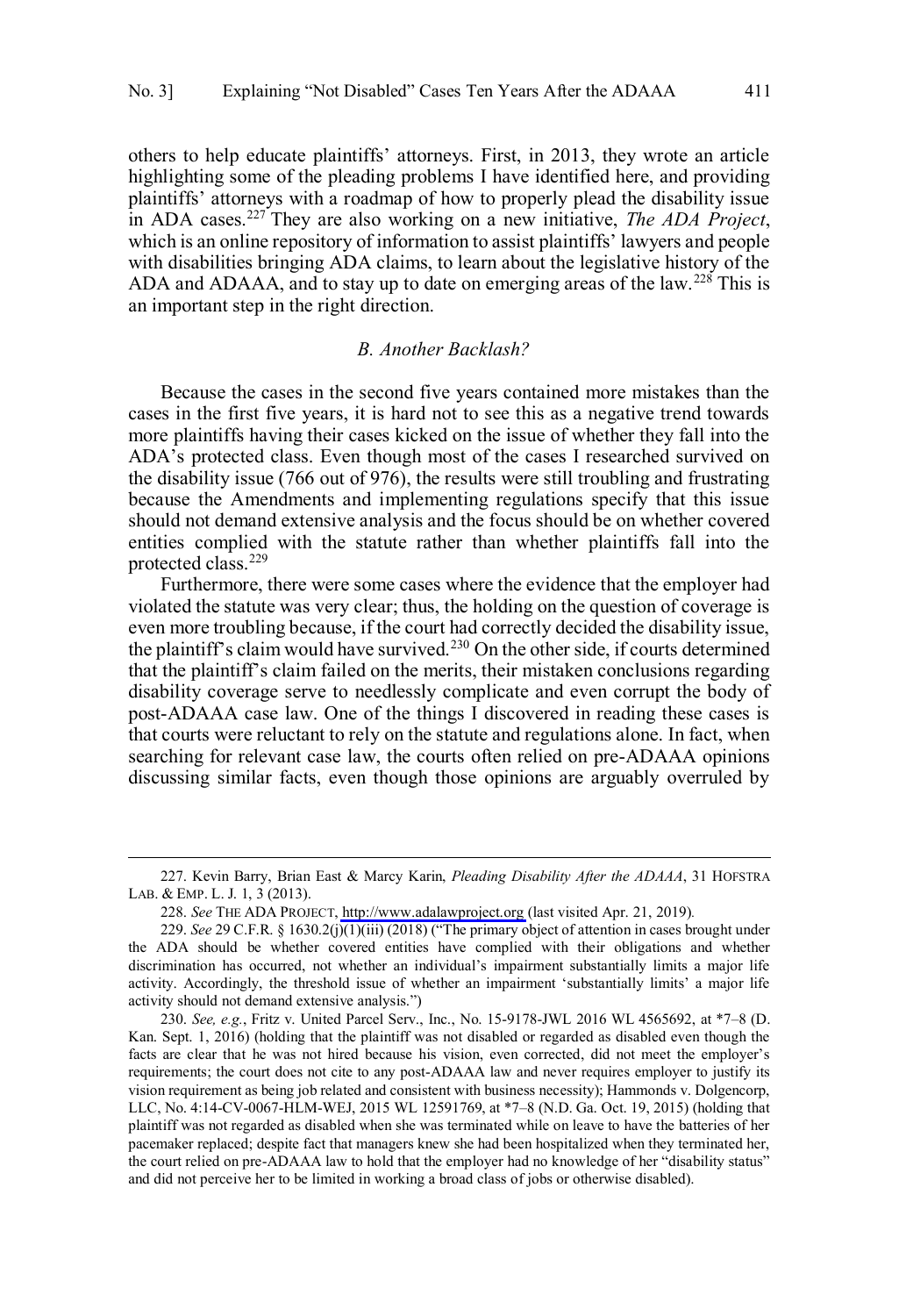<span id="page-29-0"></span>virtue of the Amendments.<sup>231</sup> Thus, if courts mistakenly hold that a plaintiff is not disabled even when there is another grounds upon which to dismiss the plaintiff's claim, such a mistaken holding will likely steer future courts in the wrong direction if they are not paying close enough attention to notice the mistaken holding.

 Finally, as mentioned above, especially for the regarded as claim, several courts used language indicating some displeasure with the broad coverage.<sup>232</sup> Even in cases where the courts allowed the plaintiff to survive summary judgment on the issue of disability, they often still expressed disbelief about a particular impairment qualifying as a disability.<sup>233</sup>

 The bottom line is that it is too early to know whether we are headed towards another backlash. With almost eighty percent of the cases coming to the correct conclusion on the issue of disability, I certainly do not want to be an alarmist by prematurely concluding that we are heading towards another backlash against the ADA. Only time will tell.

# *C. Further Exploration*

 In addition to what has been revealed above, I plan to explore further some other trends in these cases that I did not have the time or space to address in this piece. First, courts frequently dismissed plaintiffs' claims because they did not Especially when the disability is obvious (someone walks with a cane or walker) or when the disability is based on the plaintiff's subjective impressions of pain (back impairments, for instance), it is not clear to me why the plaintiff's testimony present medical evidence to support their allegations that they have a disability.<sup>234</sup>

 233. *See, e.g.*, Lloyd v. Hous. Auth. of the City of Montgomery, 857 F. Supp. 2d 1252, 1264 (M.D. Ala. 2012) ("At bottom, the expanded definitions of 'disability' and 'major life activities' mean that treatable yet chronic conditions like hypertension and asthma render an affected person just as disabled as a wheelchair-bound paraplegic—if only for the purposes of disability law.").

 where courts, despite citing to the correct post-ADAAA law, also cited to pre-ADAAA cases in applying the law. Professor Deborah Widiss has written about this phenomenon, referring to these pre-ADAAA cases as "shadow precedents." *See generally* Deborah A. Widiss, *Still Kickin' after All These Years: Sutton and Toyota as Shadow Precedents*, 63 DRAKE L. REV. 919, 920–22 (2015). 231. Although not part of this Article (because of space limitations), I uncovered forty-one cases

 232. *See, e.g.*, Jordan v. City of Union City, Ga*.*, No. 1:13-CV-2960-AT-JFK, 2014 WL 12546919, at \*7–9 (N.D. Ga. Dec. 17, 2014) ("The puzzling result is that plaintiffs are now entitled to protection under the ADA without evidence that they are 'disabled' or that an employer regarded them as such. It is enough that an employer took some adverse employment action because of some impairment, whether real or imagined, no matter how insubstantial.") (citing Jennings v. Dow Corning Corp*.*, No. 12-12227, 2013 U.S. Dist. LEXIS 66803, at \*22–23 (E.D. Mich. May 10, 2013)); *see also* Mastrio v. Eurest Servs., Inc*.*, No. 3:13-cv-00564, 2014 WL 840229, at \*1, 3–5 (D. Conn. March 4, 2014) (stating that plaintiff who had kidney stones, resulting in surgery and a leave of absence, and despite clear evidence that the termination was because of the leave, the court held that the plaintiff was not disabled because the impairment did not last long enough, and stating: "if the ADA was meant to protect any individual who suffers from some impairment substantially limiting an important life activity, regardless of the length of impairment, anyone who became ill and had to miss work for a period of time would suffer from a disability under the ADA.").

 234. *See, e.g.*, Randall v. United Petroleum Transps., Inc*.*, 131 F. Supp. 3d 566, 570–71 (W.D. La. 2015) (holding that plaintiff with seizure disorder that prevented him from driving, which necessitated an accommodation request to work from home, was not disabled in part because there were no medical records to support his seizure disorder despite the fact that there was a doctor's excuse slip that said plaintiff was "disabled as he cannot drive for 6 months").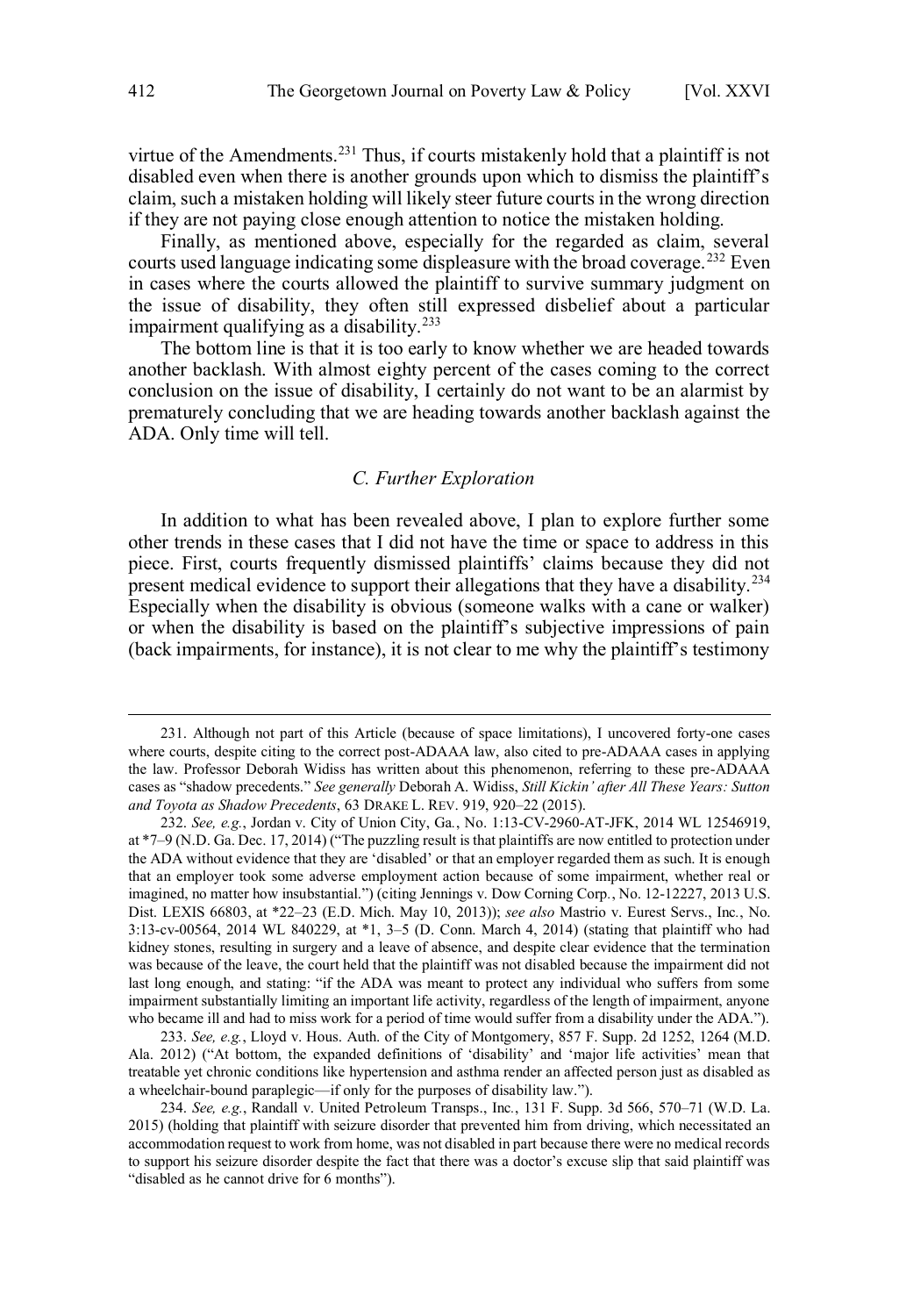alone is not enough to survive summary judgment. Moreover, the EEOC regulations implementing the ADAAA state: regulations implementing the ADAAA state:<br>The comparison of an individual's performance of a major life

 activity to the performance of the same major life activity by most people in the general population *usually will not require* scientific, *medical*, or statistical analysis. Nothing in this paragraph is intended, however, to prohibit the presentation of scientific, medical, or statistical evidence to make such a comparison where appropriate.<sup>235</sup>

 The second trend I plan to explore further is how often courts relied on the plaintiff's own testimony to conclude that the plaintiff was not disabled. Because of the stigma attached to the label "disabled" and the lack of plaintiffs' understanding of what the law requires them to prove to support their claims, it is not surprising that some plaintiffs might testify as to their medical condition but then specifically disclaim that they are "disabled." For instance, in *Randall v. United Petroleum Transports, Inc.*, 236 the plaintiff had a seizure disorder that prevented him from driving so he requested an accommodation to allow him to work from home. In dismissing his claim, the court relied in part on the fact that, during his deposition, when he was asked if he had a "real" disability that prevented him from working, he said no, he just couldn't drive.<sup>237</sup> I cannot assert that courts who rely on plaintiffs' testimony in this way are *wrong* as confidently as I can assert that failing to cite to the Amendments is wrong, but I found this trend both interesting and infuriating, and I plan to explore it further in future work.

 A third trend I noticed was how often courts focused on the ability of the plaintiff to do his job, rather than focusing on substantial limitations on other major life activities. The case cited in the paragraph immediately above is a perfect example.<sup>238</sup> In *Randall*, the court discussed the fact that the plaintiff was asked in his deposition whether he had a "real" disability that prevented him from working.<sup>239</sup> It is not at all clear to me why that matters, and yet there were dozens of cases like this—where courts strangely focused on whether the plaintiff could do his job and used the fact that he could to support the courts' holding that he was they are "qualified" as part of their prima facie case—that they can perform the essential functions of their job with or without an accommodation.<sup>240</sup> When courts focus on the fact that the plaintiff can do his job despite his impairment to hold that the plaintiff is not disabled, they are putting conflicting obligations on the plaintiff—to prove that he is disabled enough that he cannot do his job but that he is not so disabled that he is still qualified. Because the first one (proving that he is not disabled. This is especially troubling because plaintiffs also have to prove that

<sup>235. 29</sup> C.F.R. § 1630.2(j)(1)(v) (2018) (emphasis added).

 236. *See Randall*, 131 F. Supp. 3d at 570–71.

 237. *See id.* 

 238. As somewhat of an aside, the reader might notice that I have cited to this case as evidence of all three trends I have identified. In addition, this case is cited as an example where the court failed to cite to any post-ADAAA law. There are many cases in my dataset where courts made several of the errors identified above, not just one.

 239. *See Randall*, 131 F. Supp. 3d at 570–71.

 240. 42 U.S.C. § 12111(8) (2012).